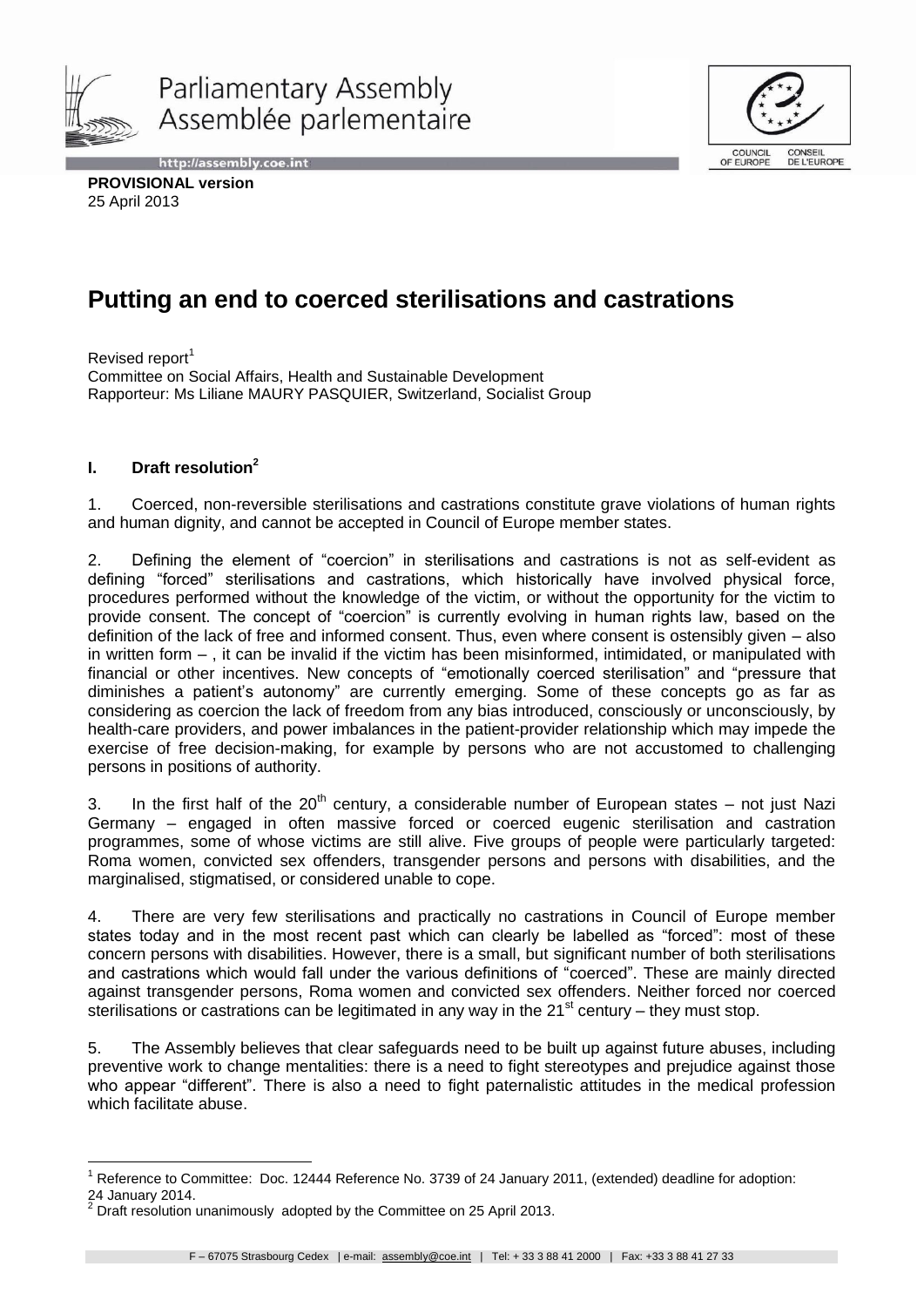6. The Assembly also believes that proper redress to victims of coerced sterilisation and castration needs to be ensured, whoever they are, and whenever the abuses occurred. In recent cases, this includes the protection and rehabilitation of victims and the prosecution of offenders. But in all cases, as rare, individual or historic as they may be, official apologies and at least symbolic compensation must also be given.

7. The Assembly thus urges the member states of the Council of Europe to:

7.1. revise their laws and policies as necessary to ensure that no-one can be coerced into sterilisation or castration in any way for any reason;

7.2. ensure that adequate redress is available to victims of recent (and future) coerced sterilisation or castration, including the protection and rehabilitation of victims, the prosecution of offenders, and financial compensation which is proportionate to the seriousness of the human rights violation suffered;

7.3. issue official apologies and offer at least symbolic financial compensation to surviving victims of historic coerced sterilisation or castration;

7.4. work towards eliminating prejudice, stereotypes, ignorance and paternalistic attitudes which have a negative influence on the capacity of medical providers to provide evidence-based health-care respectful of free and informed consent to the vulnerable, including through awareness-raising and human rights education.

8. The Assembly encourages the Council of Europe Anti-Torture Committee (CPT) and the Council of Europe Human Rights Commissioner to continue to pay attention to the issue of coerced sterilisations and castrations in Council of Europe member states.

\* \* \*

# **II. Explanatory memorandum by the Rapporteur, Ms Maury Pasquier**

## **1. Introduction**

1. I would like to begin this explanatory memorandum with a citation of the first paragraph of the motion for a resolution<sup>3</sup> which gave rise to this report, since, for me, it encases the stance the Council of Europe and its Assembly must take on the issue: "Coercive, non-reversible sterilisations and castrations constitute grave violations of human rights and human dignity, and cannot be accepted in Council of Europe member states."

2. The Social, Health and Family Affairs Committee was originally entrusted with the preparation of a report on this issue on the basis of a motion presented by myself and 21 other colleagues.<sup>4</sup> At its meeting held in Paris on 16 September 2011, the Committee held a hearing with the following experts (and one victim from my own country), 5

Ms Gwendolyn ALBERT, NGO activist, Czech Republic

Ms Bernadette GÄCHTER, victim of a forced sterilisation, Switzerland

Dr David GERBER, Consultant Psychiatrist, National Health Service (NHS) Greater Glasgow and Clyde, United Kingdom

Mr Stefan KRAKOWSKI, member of the Council of Europe Anti-Torture Committee (CPT), Sweden

The hearing provided the Committee with a good overview of the problem and possible solutions.

 3 Assembly Doc.12444.

 $<sup>4</sup>$  Ibid.</sup>

 $5$  The minutes of the meeting can be found in AS/Soc (2011) PV 6 add.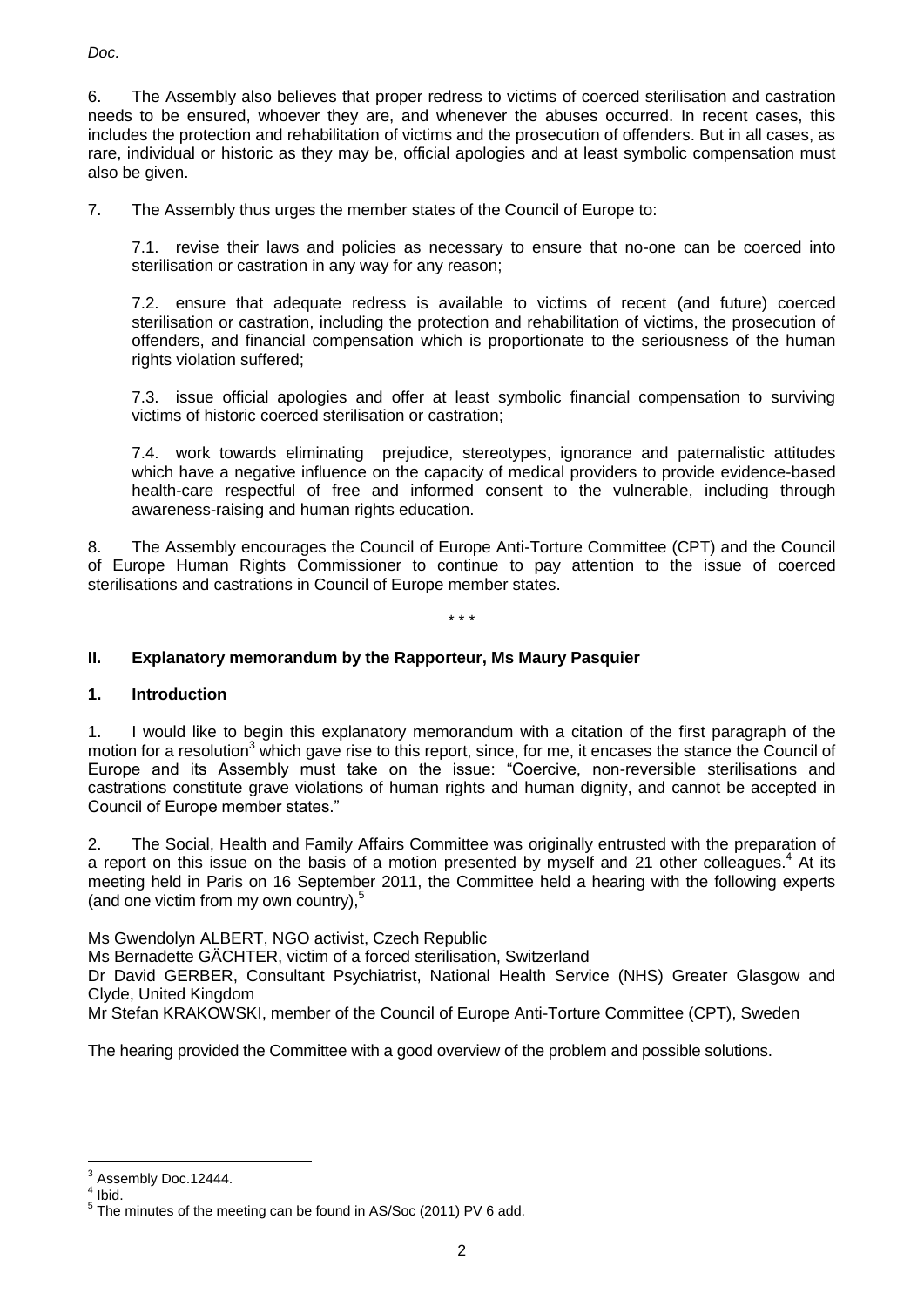3. The Social, Health and Family Affairs Committee was merged with two other Committees by decision of the Assembly with effect from the first day of the January 2012 part-session. It was thus the newly created Committee on Social Affairs, Health and Sustainable Development which considered my outline report<sup>6</sup> during the January 2012 part-session, and authorised a fact-finding visit to Sweden and the Czech Republic. This visit took place on 6-7 November 2012 (Prague) and 8-9 November 2012 (Stockholm). I am very grateful to my colleagues in the Czech and Swedish parliaments, and the Secretariat of the two delegations to the Assembly, who organised the visits excellently. All the meetings I had requested were arranged, and I was thus able to form an informed opinion on the situation in both countries. I would like to underline here that this is not a report on coerced sterilisations and castrations in Sweden and the Czech Republic: it is a report on coerced sterilisations and castrations in the whole of Europe. Most, if not all, Council of Europe member states have practiced coerced sterilisations and castrations at some time in the past.

4. This is not the first time that the Council of Europe and its Parliamentary Assembly are dealing with the issue of coerced sterilisations and castrations. However, so far, there has been no comprehensive report on or overview of the practice. Instead, it has been dealt with on the basis of reports, for example, on the discrimination of the Roma (in the Assembly, $^7$  or via recent judgments of the European Court of Human Rights),<sup>8</sup> or discrimination of transgender people (former Human Rights Commissioner Hammarberg), or on the situation in specific countries (a CPT report on the Czech Republic as regards convicted sex offenders).

5. The added-value I hope to create with this report is a comprehensive, human-rights based approach, which puts coerced sterilisation and castration in a historical perspective, and highlights the link between the practice and the fear of certain sections of the majority of all that appears "different" – and thus deemed inferior, and sometimes threatening, to the point that the majority develops a desire to control these differences, or at least their propagation and reproduction. I was most impressed with the explanations of the Swedish journalist who first focused attention on the country's history of eugenic sterilisation in the 1990s, Mr Maciej Zaremba, which have convinced me that my interpretation of both current and past events is not entirely mistaken. He kindly agreed to come to an exchange of views with the Committee on 23 April 2013 in Strasbourg, the minutes of which are available from the Secretariat<sup>9</sup>, and whom I will cite later in this report.

6. Five groups of people have been particularly subject to coerced sterilisation and castration in the past: Roma women,<sup>10</sup> convicted sex offenders, transgender persons and persons with disabilities ("eugenic" motives), and the marginalised, stigmatised, or considered unable to cope. For me, it is selfevident that coerced sterilisation and castration is a serious violation of human rights and human dignity, and it should thus be abolished once and for all, whatever the motivation and whatever the target group. Even those countries which have abolished the practice sometimes find it difficult to acknowledge that they have committed these serious violations of human rights in the past. Large numbers of victims are thus still awaiting compensation or apologies from the authorities: I hope that this report will make a contribution to changing that situation.

## **2. A brief history of coerced sterilisation and castration**

7. The history of coerced sterilisation and castration fills whole bookshelves. All I can attempt here is the briefest of histories for  $20<sup>th</sup>$  century Europe, with a view to explaining how a clear human rights violation could be seen as socially acceptable, even desirable, in many countries – before (and sometimes even after) the horror of 1933 Nazi Germany compulsory sterilisations laws (aimed primarily at Germans with mental or physical disabilities) that ended in the brutal killings of eugenic euthanasia as of 1939.

 6 AS/Soc (2011) 48.

 $<sup>7</sup>$  For example, in Assembly Doc. 12236 of 28 April 2010, "The situation of Roma in Europe and relevant activities of the</sup> Council of Europe", opinion tabled on behalf of the Committee on Equal Opportunities for Women and Men, Rapporteur: Ms Elvira Kovács, Serbia, EPP/CD.

 $8$  V.C. v. Slovakia (2011), N.B. v. Slovakia (2012), L.G. and others v. Slovakia (2012).

<sup>&</sup>lt;sup>9</sup> AS/Soc (2013) PV 03 add2.

 $10$  The term "Roma" used at the Council of Europe refers to Roma, Sinti, Kale and related groups in Europe, including Travellers and the Eastern groups (Dom and Lom), and covers the wide diversity of the groups concerned, including persons who identify themselves as "Gypsies".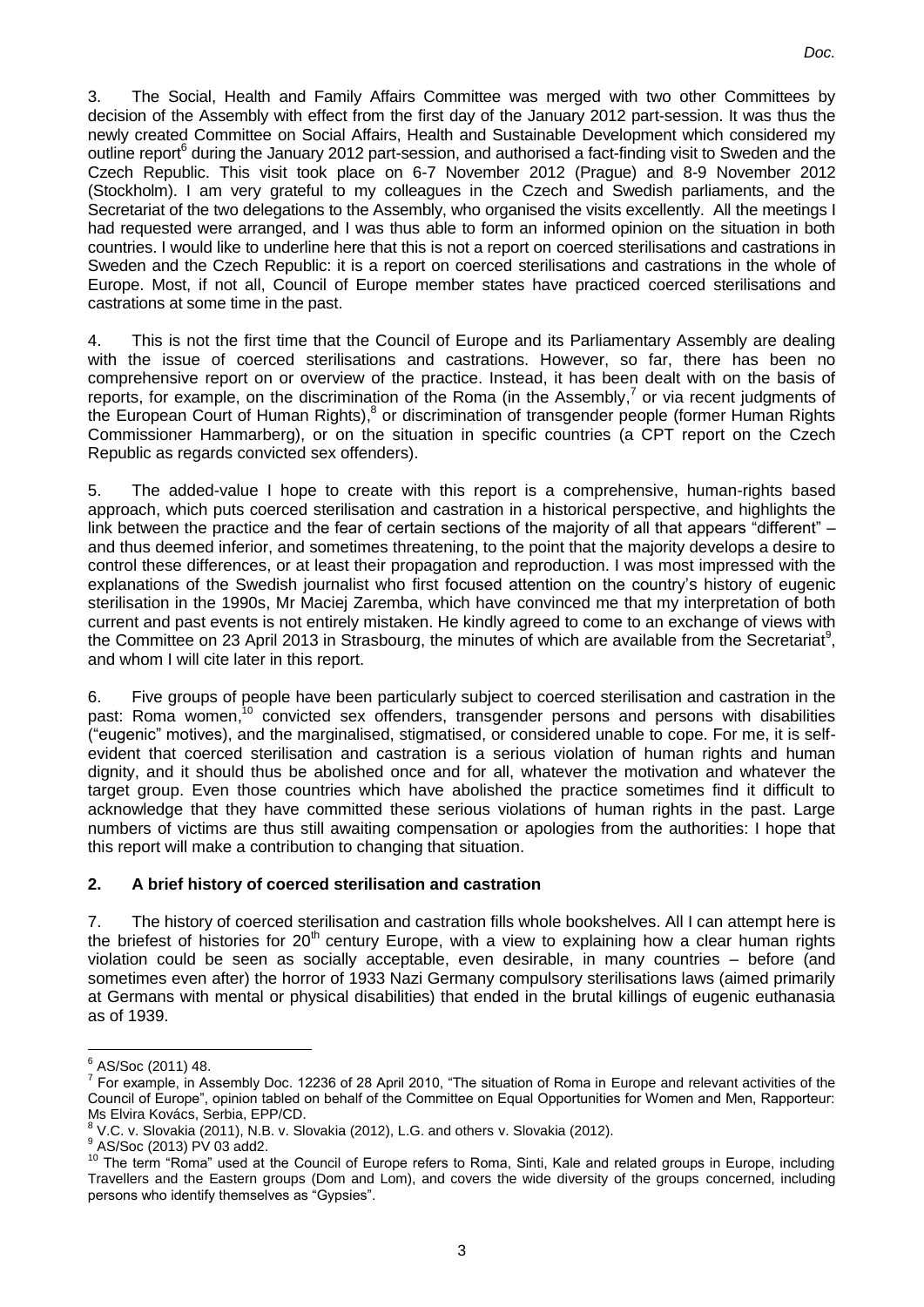<u>.</u>

8. Eugenic sterilisation (and to a much lesser extent, castration), popular in many regions of the world in the first half of the 20<sup>th</sup> century, not just in Europe, was one of the consequences of modern, new ideas in science (including social science) meeting the social, material and political conditions of the turn of the century. In societies with often rapidly expanding "underclasses" of some sort (be they urban proletariats, rural paupers, the immigrant poor, racial or other minorities, or indigenous peoples), conditions were ripe for a marriage of several mutually reinforcing ideas which legitimised eugenics in the eyes of a majority of the population. A combination of (neo-)Malthusianism, social Darwinism, nationalism, racism, and even modernising, reformist zeal made the idea attractive across the political spectrum (from left to right), in both democracies and dictatorships. If a population was to stay "healthy" and "productive" (also in order to be able to compete as a nation during the era of the nation-state), and was not to be swamped by the poor and the criminal, it was going to be necessary to encourage the reproduction of the "fit" and check the birth-rate of the "unfit".

9. At the beginning, the theory of eugenics focused more on the "positive" rather than the "negative". In the United States of America, there were, for example "fitter families"-contests and the like. But the fear of "degeneration" (with the birth-rate of the "unfit" allegedly out of control), and the burden on society that might ensue, led to the popularisation of negative eugenics, including forced sterilisation, as a more humane alternative to "natural selection" or infanticide. It was the USA which initiated the earlytwentieth-century wave of compulsory sterilisation law, beginning with Indiana's 1907 Act. It was also in the USA that the Supreme Court Oliver Wendell Holmes, Jr. in the majority decision *Buck v. Bell*, in 1927, gave the (in)famous – never repealed – justification for eugenic compulsory sterilisation laws:

*"We have seen more than once that the public welfare may call upon the best citizens for their lives. It would be strange if it could not call upon those who already sap the strength of the State for these lesser sacrifices, often not felt to be such by those concerned, in order to prevent our being swamped with incompetence. It is better for all the world, if instead of waiting to execute degenerate offspring for crime, or to let them starve for their imbecility, society can prevent those who are manifestly unfit from continuing their kind. The principle that sustains compulsory vaccination is broad enough to cover cutting the Fallopian tubes. Three generations of imbeciles are enough."<sup>11</sup>*

10. Sterilisation (in particular in institutions such as asylums, prisons or hospitals) thus became "fairly widespread by the 1930s, permitted by legislation in many U.S. and Canadian states and provinces, in the Swiss canton of Vaud, in Scandinavian countries, in Germany, Japan, and Veracruz (Mexico), as well as in Czechoslovakia, Yugoslavia, Hungary, Turkey, Latvia, and Cuba."<sup>12</sup> The targeted groups were comprised disproportionately of poor, non-white, or otherwise socially marginalised people,<sup>13</sup> and women were more often targeted than men.

11. According to Harry Bruinius, the American quest for racial purity influenced the Nazis. Though the United States was the pioneer in the legal, administrative, and technical aspects of eugenic sterilisation, Nazi Germany borrowed its ideas and applied them in an unprecedented way.<sup>14</sup> One of the first laws passed by the National Socialist government of Adolf Hitler was the "Law for the Prevention of Genetically Diseased Offspring" in 1933. At least 375,000 individuals were sterilised by the German authorities, and there were an estimated 5,000 deaths from complications. <sup>15</sup> In the USA, more than 60,000 people underwent forced sterilisation. The practice was largely abandoned after World War II, but North Carolina didn't officially end its programme until 1974. Similarly, Sweden's eugenic sterilisation laws created over 60,000 victims from 1935 to 1975. Indeed, while the Scandinavian sterilisation laws did not allow for the use of physical force (unlike Nazi Germany), the eugenic acts

<sup>11</sup> Cited in: [Harry Bruinius,](http://www.amazon.com/Harry-Bruinius/e/B001HCZXYS/ref=ntt_athr_dp_pel_1) Better for All the World: The Secret History of Forced Sterilization and America's Quest for Racial Purity, 2007, available on http://betterforalltheworld.brown-bear.com/p3.htm.

Philippa Levine and Alison Bashford, Introduction: Eugenics and the Modern World, in: Oxford Handbook of the History of Eugenics, Oxford University Press 2010, kindle version.

<sup>&</sup>lt;sup>13</sup> Susanne Klausen and Alison Bashford, Fertility control: Eugenics, Neo-Malthusianism, and Feminism, in: Oxford Handbook of the History of Eugenics, Oxford University Press 2010, kindle version.

<sup>14</sup> [Harry Bruinius,](http://www.amazon.com/Harry-Bruinius/e/B001HCZXYS/ref=ntt_athr_dp_pel_1) Better for All the World: The Secret History of Forced Sterilization and America's Quest for Racial Purity, op.cit.<br><sup>15</sup> Paul Weing

<sup>15</sup> Paul Weindling, German Eugenics and the Wider World: Beyond the Racial State, in: Oxford Handbook of the History of Eugenics, Oxford University Press 2010, kindle version.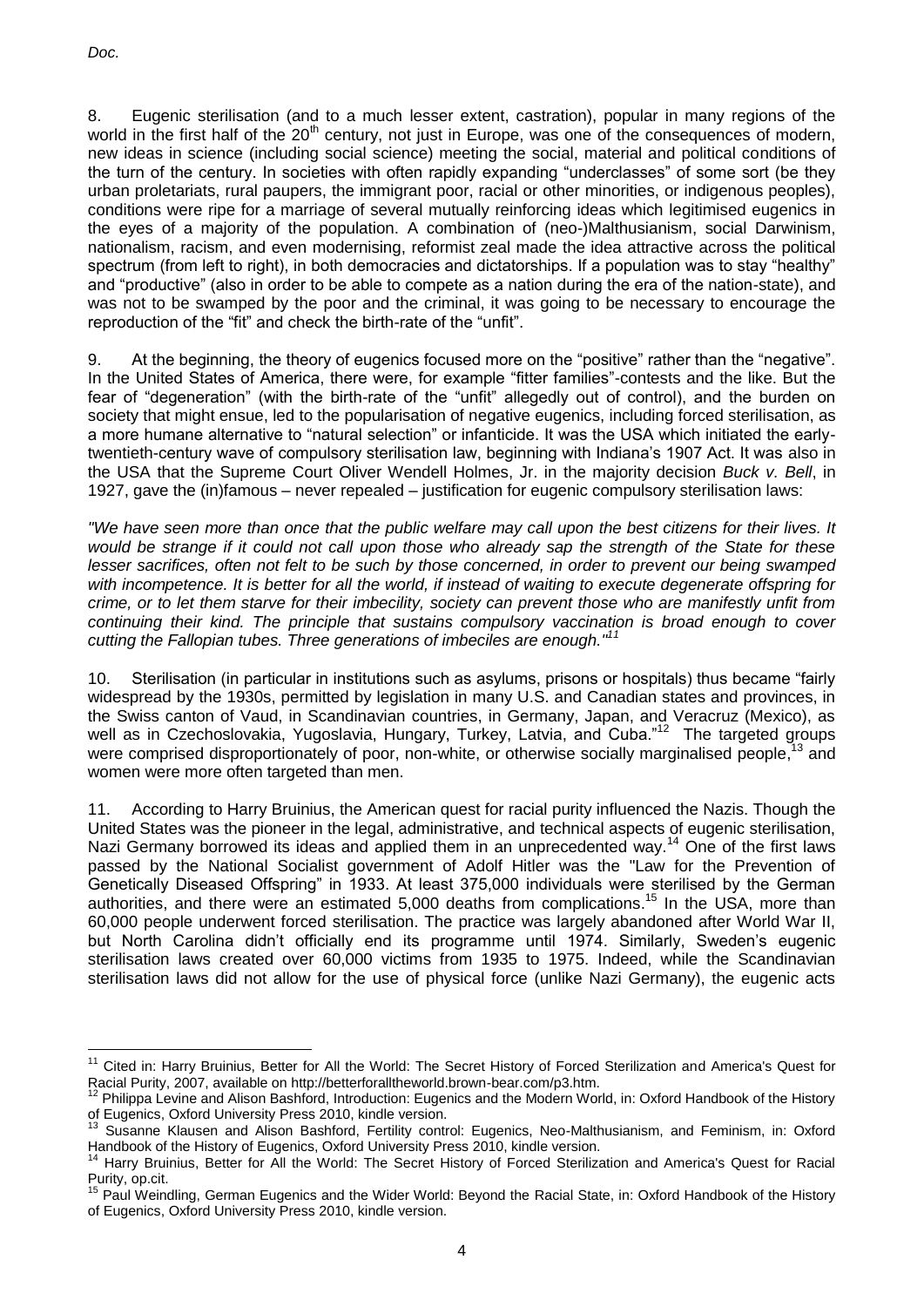were abolished and replaced by sterilisation laws based on voluntary consent in Denmark only in 1967 and 1973, in Sweden in 1975, and in Norway in 1977.<sup>16</sup>

12. Coerced sterilisation and castration is not confined to the history books, as we know, but nowadays the programmes are not, or not openly, eugenic in nature. They range from the coerced sterilisation of women in China and Uzbekistan to that of HIV-positive women in many parts of the world. Although the procedure is performed on both men and women, women are much more frequently victimised because of vulnerable, gender-specific situations such as childbirth which make them more susceptible to unwanted procedures. As in the past, marginalised communities are most commonly targeted for sterilisation campaigns since they are less protected.<sup>17</sup>

#### **3. Coerced sterilisation and castration: a violation of human rights, human dignity, as well as of sexual and reproductive rights**

13. In 1999, the then UN Special Rapporteur on violence against women, its causes and consequences, Ms Radhika Coomaraswamy, labeled forced sterilisation a human rights violation:

*"51. A severe violation of women's reproductive rights, forced sterilization is a method of medical control of a woman's fertility without the consent of a woman. Essentially involving the battery of a woman – violating her physical integrity and security – forced sterilization constitutes violence against women."<sup>18</sup>*

14. As pointed out in a recent article by Christina Zampas and Adriana Lamačková, UN Treaty Monitoring Bodies have noted that forced and coerced sterilisation is a violation of various international human rights, including the right to health, the right to bodily integrity, the right to be free from violence, the right to be free from torture and inhuman and degrading treatment, the right to decide on the number and spacing of children, and the right to be free from discrimination.<sup>19</sup>

15. In his most recent report of 1 February 2013, $^{20}$  the UN Special Rapporteur on torture and other cruel, inhuman or degrading treatment or punishment, Mr Juan E. Méndez, reframed violence and abuses in health-care settings as prohibited ill-treatment. Citing the recent general comment No. 3 (2012) of the Committee against Torture on the right to a remedy and reparation, he underlined that the Committee considers that the duty to provide remedy and reparation extends to all acts of ill-treatment, so that it is immaterial for this purpose whether abuses in health-care settings meet the criteria for torture per se. He believes that "this framework opens new possibilities for holistic social processes that foster appreciation of the lived experiences of persons, including measures of satisfaction and guarantees of non-repetition, and the repeal of inconsistent legal provisions".<sup>21</sup>

16. The UN Special Rapporteur thus recommends at the end of his report that member states: "Conduct prompt, impartial and thorough investigations into all allegations of torture and ill-treatment in health-care settings; where the evidence warrants it, prosecute and take action against perpetrators; and provide victims with effective remedy and redress, including measures of reparation, satisfaction and guarantees of non-repetition as well as restitution, compensation and rehabilitation".<sup>22</sup> In the body of his report, he explicitly mentions forced, coerced and involuntary sterilisations as falling within the scope of his report, and gives several examples.

<sup>&</sup>lt;u>.</u> <sup>16</sup> Matthias Tydén, The Scandinavian States: Reformed Eugenics applied, in: Oxford Handbook of the History of

Eugenics, Oxford University Press 2010, kindle version.<br><sup>17</sup>See a campaign by Advocates for Hu a campaign by Advocates for Human Rights, "Stop violence against women", at [http://www.stopvaw.org/forced\\_coerced\\_sterilization.](http://www.stopvaw.org/forced_coerced_sterilization)

<sup>&</sup>lt;sup>18</sup> UN report "Integration of the human rights of women and the gender perspective; violence against women", Report of the Special Rapporteur on violence against women, its causes and consequences, Ms. Radhika Coomaraswamy, in accordance with Commission on Human Rights resolution 1997/44, Addendum, Policies and practices that impact women's reproductive rights and contribute to, cause or constitute violence against women, Economic and Social Council, E/CN.4/1999/68/Add.4, of 21 January 1999.

<sup>19</sup> Christina Zampas and Adriana Lamačková, Forced and coerced sterilization of women in Europe, in: International Journal of Gynecology and Obstetrics, 114 (2011), pp. 163-166.

<sup>&</sup>lt;sup>20</sup> http://www.ohchr.org/Documents/HRBodies/HRCouncil/RegularSession/Session22/A.HRC.22.53\_English.pdf.

 $^{21}$  Ibid, paragraph 84.

<sup>&</sup>lt;sup>22</sup> Ibid, recommendation c.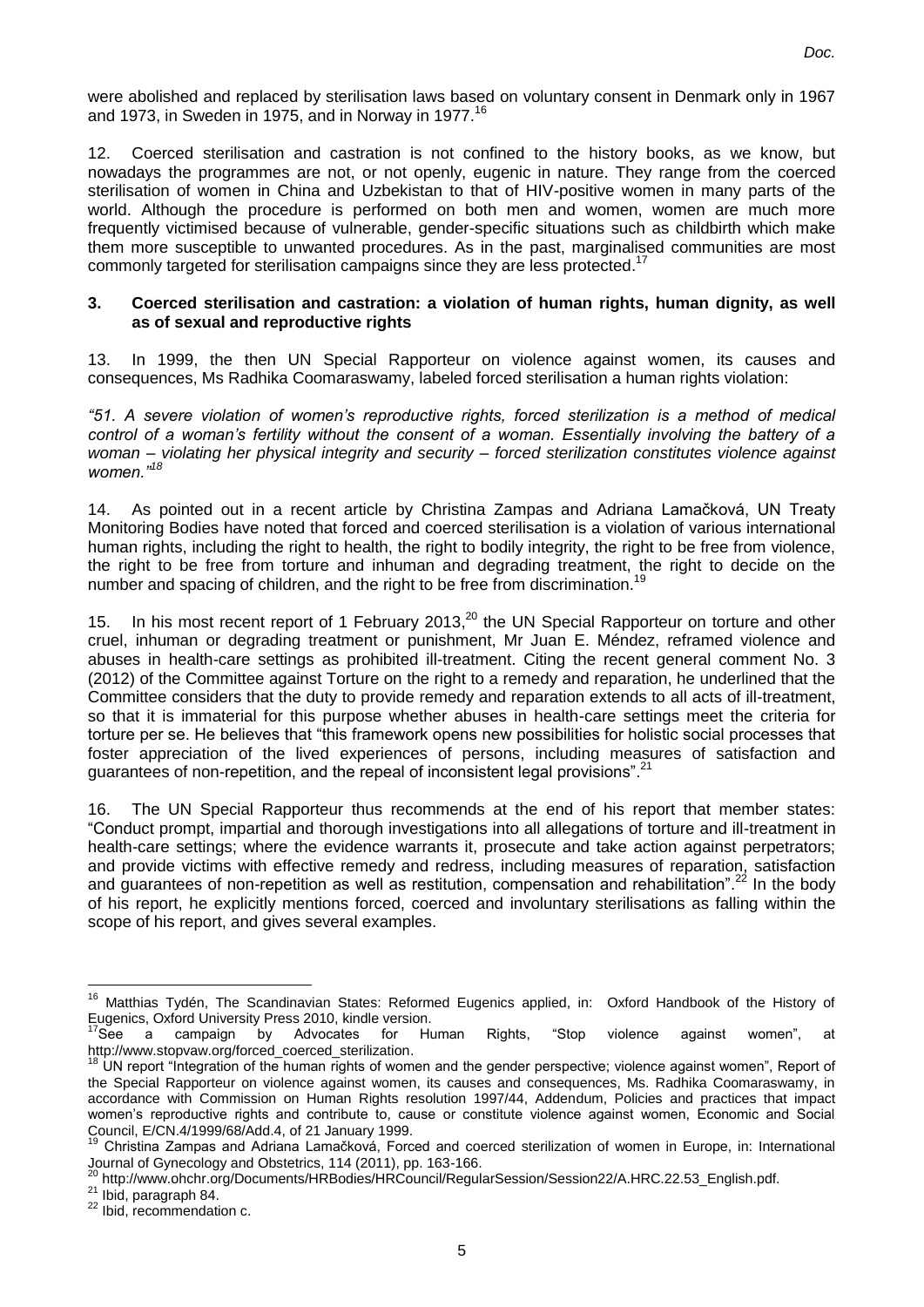17. In Europe, the European Court of Human Rights has judged the involuntary sterilisation of Roma women a human rights violation in contravention of Article 3 (prohibition of inhuman or degrading treatment) and Article 8 (right to respect for private and family life) of the European Convention on Human Rights (ECHR) in several cases now.<sup>23</sup> However, unfortunately the Court again declined to rule in November 2012 on whether the forced sterilisation of Roma women in Slovakia constitutes discrimination under article 14 of the ECHR. In an unrelated case (not of a Roma woman), G.B. and R.B. v. Republic of Moldova, on 18 December 2012, the Court held that there had been a violation of Article 8 of the Convention.<sup>2</sup>

18. The question of consent is crucial in determining whether or not a sterilisation or castration is a human rights violation. In cases where physical force is used, the victim is sterilised/castrated without his/her knowledge, or is not given an opportunity to provide consent, the case is clear-cut, and referred to as forced sterilisation. But even where consent is ostensibly given, even in written form, it can be invalid if the victim has been misinformed, intimidated, or manipulated with financial or other incentives. This type of coerced sterilisation is the human rights violation at the heart of this report.<sup>25</sup>

19. In this context it is important to note that the International Federation of Gynaecology and Obstetrics (FIGO) has strong guidelines on "Female Contraceptive Sterilisation," recognising the long history of forced and coerced sterilisation of marginalised women and providing detailed recommendations for when and how consent to sterilisation can be obtained. <sup>26</sup> The guidelines, updated in 2011, specify, amongst others:

19.1. Only women themselves can give ethically valid consent to their own sterilisation. Family members, including husbands and parents, legal guardians, medical practitioners, and public officials cannot consent on their behalf.

<sup>&</sup>lt;u>.</u>  $^{23}$  The latest – LG and others versus Slovakia –, decided on 13 November 2012, concerned two Roma women and followed the similar cases V.C. v. Slovakia (2011) and N.B. v. Slovakia (2012). The applicants were sterilised while undergoing caesarean sections at a public hospital. While in the hospital, each applicant was asked to sign a document. They were told the document was required for delivery by caesarean section, and it was not until years later, during an investigation, that the applicants learned that the documents were actually requests for sterilisation. Additionally, the two applicants were legally minors at the time of the procedure, and the hospital also failed to obtain the consent of their legal guardians.

<sup>24</sup> This was a case involving the removal of the first applicant's ovaries and Fallopian tubes during a C-section, without obtaining her permission, leading to her early menopause at the age of 32.

 $25$  In the comments on my introductory memorandum of 16 January 2013, the Czech parliamentary delegation claims that my definition of "coercive" is "excessively broad and does not correspond with the term's common meaning". If anything, my definition is not broad enough. Recent human rights publications (from respected sources, such as Amnesty International (AI) or the Center for Reproductive Rights, or in academic publications such as the Harvard Human Rights Journal) make reference to terms such as "emotionally coerced sterilization" or to "pressure that diminishes patient's autonomy". One scholar has characterized the concept of coercion as: "how much, and what kind of, influence or pressure deprives actions and decisions of their autonomous character" (definition by Bonnie Steinbock in relation to the concept of coercion and long-term contraceptives, 1996). But perhaps the most convincing is the policy document titled "Bridging the Gap: Developing a Human Rights Framework to Address Coerced Sterilization and Abortion" published by the (Canadian) University of Toronto Faculty of Law, which details principles of free and informed decision-making – including freedom from any bias introduced, consciously or unconsciously, by health providers, and further refers to the power imbalances in the patient-provider relationship which may impede the exercise of free decision-making, for example by women who are not accustomed to challenging persons in positions of authority. http://www.law.utoronto.ca/documents/reprohealth/HC1-BridgingTheGapPolicyBrief.pdf, p. 8-9.

<sup>26</sup> For the full guidelines and recommendations, please see [http://www.figo.org/files/figo-corp/FIGO%20-](http://www.figo.org/files/figo-corp/FIGO%20-%20Female%20contraceptive%20sterilization.pdf) [%20Female%20contraceptive%20sterilization.pdf.](http://www.figo.org/files/figo-corp/FIGO%20-%20Female%20contraceptive%20sterilization.pdf)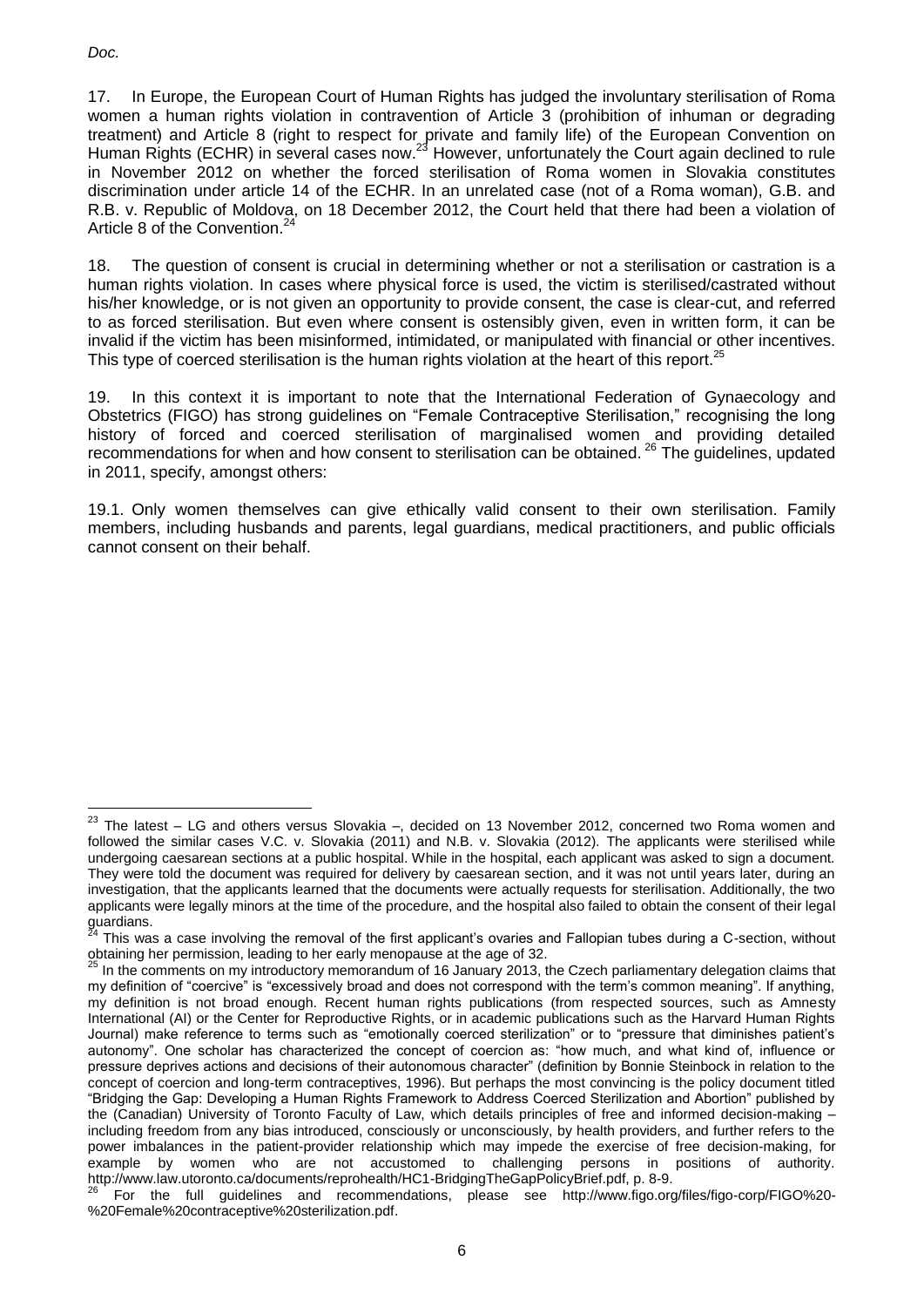19.2. Sterilisation should not be performed within a government programme or strategy that does not include voluntary consent.

19.3. Sterilisation to prevent future pregnancy is never an emergency procedure and does not justify departure from general principles of free and informed consent.

19.4. Consent to sterilisation should not be made a condition of access to medical care, such as HIV/AIDS treatment, delivery of a baby, or termination of pregnancy, as well as any other benefit, such as medical insurance, social assistance, employment, or release from an institution.

19.5. Consent to sterilisation should not be requested when women are vulnerable, such as when requesting termination of pregnancy, going into labour, or in the aftermath of delivery.

19.6. Women considering sterilisation must be informed that it is a permanent procedure, which does not protect against sexually transmitted diseases, and provided information on non-permanent options for contraception.

19.7. Information should be provided in language women understand, through translation if necessary, in plain, non-technical terms, and in an accessible format, including sign language or Braille.

### **4. Coerced sterilisation and castration in the recent past in Europe**

### *4.1. Roma women*

20. Roma women have long been victims of marginalisation and discrimination, wherever they live. Some countries have had more or less official, government-sponsored programmes in the past targeting Roma women for sterilisation; in other countries, Roma women have become victims of prejudice held by individual health-care providers. The cases of the Czech Republic and of Slovakia (and, to a lesser extent, Hungary) are particularly well-known, mainly due to the activism of the victims themselves in their quest for justice. However, this means neither that coerced sterilisations of Roma women are still common practice in these countries, nor does it mean that they do not happen in other countries. Since the Czech Republic so kindly received me for a fact-finding visit in November 2012, I will describe the situation in this country in some more detail.

## *The Czech Republic*

21. In her presentation to the Social, Health and Family Affairs Committee in September 2011, Ms Gwendolyn Albert, an NGO activist from the Czech Republic, explained that in communist Czechoslovakia, Romani women were forcibly sterilised starting in the 1970s, and the practice continued after the 1989 transition to democracy and the 1993 breakup of the country into the Czech Republic and Slovakia.<sup>27</sup> While the exact numbers of victims put forward by Ms Albert are in dispute, it is undisputed that during communism, tubal ligation was disproportionately promoted to Romani women by social workers, to address what was officially termed their "high, unhealthy" reproduction rate compared to the non-Romani population, using either the promise of financial incentives or the threat of various sanctions to coerce or force compliance. After the Czechoslovak Prosecutor-General reviewed these incidents post-1989, incentive payments for sterilisations were discontinued. Subsequent instances of forced sterilisations did not involve social workers; instead, doctors sterilised Romani women during C-section deliveries, often telling them that not only the C-section but the sterilisation itself had been "emergency, life-saving" measures.<sup>28</sup>

22. The case of Ms Elena Gorolová, Spokesperson of the "Group of Women Harmed by Forced Sterilization", whom I had the privilege to meet, is a case in point: following a risk pregnancy entailing regular doctor's visits, she was sterilised without her knowledge during her second C-section in 1990. The doctor told her he had sterilised her only the day after. Just before the C-section, she was made to sign two papers: one for the name of the child, the other to consent to the C-section (and, as she later found out, the sterilisation). She was one of the first Roma women to speak out and raise the issue with the Czech ombudsman in 2004. Silence is unfortunately often the norm in coerced sterilisation cases,

<u>.</u>

 $27$  See the declassified minutes of the hearing, AS/Soc (2011) PV 06 add.

 $28$  Ibid, p. 4-5.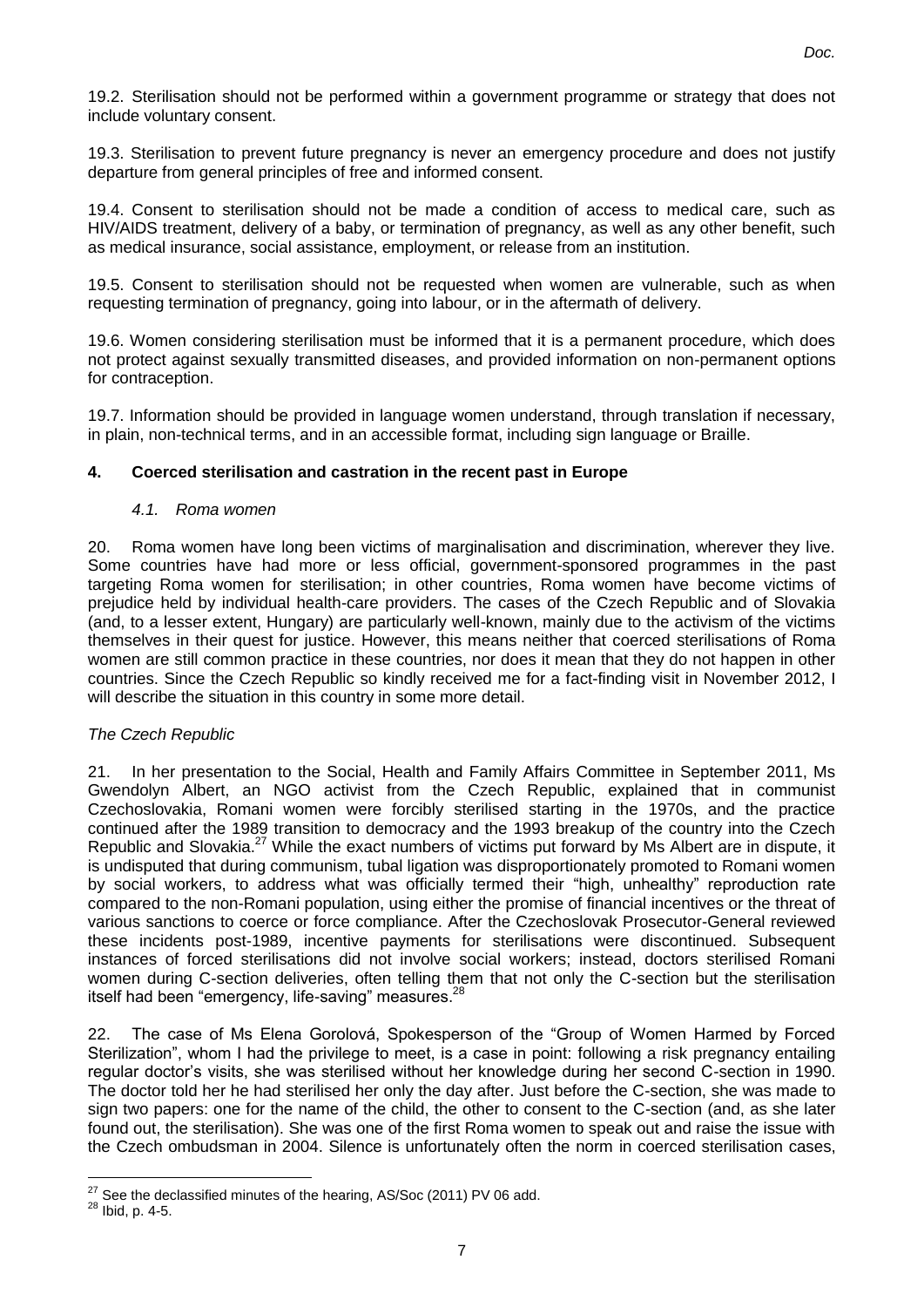as many victims feel shame, fear or unworthiness, in particular since the Roma culture puts such a premium on women having many children, and also because there is often a certain distrust of the authorities.

23. In November 2009, the Czech Government expressed regret for "individual failures" in the performance of sterilisations by tubal ligation. Complaints about the programme were filed with the ombudsman in 2004. After ordering a Czech Health Ministry investigation, the ombudsman then critiqued the ministry in 2005 for failing to conclude that the documented procedures violated not only human rights, but the law. The ombudsman's report became the basis for international human rights bodies to recommend the Czech state take urgent action to redress the victims of these practices. Criminal investigations into these incidents were shelved and none of the perpetrators have been subjected to civil, criminal or professional sanction. Civil lawsuits brought by individuals have only rarely resulted in compensation awards due to statutes of limitations<sup>29</sup> (I am aware of only two such successful cases).

24. However, in 2011, the Czech Human Rights Committee recommended that the victims of coerced sterilisations be awarded compensation. The proposal is still being discussed, as some cases are hard to prove. In view of the fact that the number of victims entitled to such reparation would be relatively low (following a call for applications from NGOs, the Ministry of Health believes there are 77 valid out of a total of 89 applications received, the Ministry believing to have established that in 12 cases, no sterilisation had been performed), I do hope that the country can quickly decide to compensate these women. Indeed, my fact-finding visit left me with the impression that there is broad agreement across the political spectrum that the issue needs to be settled soon.

25. On 1 April 2012, the Czech Republic adopted a new law on sterilisation which seems to be more in conformity with FIGO guidelines on female sterilisation than the previous one (I will deal with the questions of castration and of sterilisation of women without legal capacity in separate chapters). Thus, the new law institutes obligatory waiting periods between a doctor's proposal of sterilisation and the actual operation, and requires a last-minute second consent the day of the operation. The minimum age for sterilisation is 18 for health reasons, and 21 for other reasons (contraception). Most importantly, though, doctors' attitudes to sterilisation seem to be changing in the Czech Republic, as they become more aware of possible human rights implications – and a little less paternalistic in their attitudes.<sup>30</sup>

## *Slovakia*

<u>.</u>

26. Romani women were also forcibly sterilised in the Slovak part of Czechoslovakia starting in the 1970s. By 2002, Romani women were still being sterilised without their informed consent, according to human rights activists. The government investigated for "genocide" and found no evidence of it. International observers, including the U.S. Commission on Security and Cooperation in Europe, called the investigation flawed because human rights activists and potential victims were threatened with criminal charges for speaking out. In that same year, the Council of Europe's Commissioner for Human Rights said he found the allegations credible, recommending that the government "offer a speedy, fair, efficient, and just redress" to the victims. In 2006, the Slovak Constitutional Court ruled that the government's report had not adequately clarified the facts and ordered the investigation into forced sterilisation re-opened, but in 2007, after interrogating the alleged perpetrators and victims, the Slovak Prosecutor announced no crime had been committed or rights violated, and discontinued the proceedings. Several cases have recently been judged by the European Court for Human Rights in Strasbourg, finding in favour of the applicants (see paragraph 14).

 $^{29}$  See the declassified minutes of the hearing, AS/Soc (2011) PV 06 add, p.5. I would add that these statutes of limitations may well have been amongst the reasons which discouraged victims from bringing court cases in the first place.

Assessment of Ms Anna Šabatová, Chairperson of the Czech Helsinki Committee, whom I also had the privilege to meet.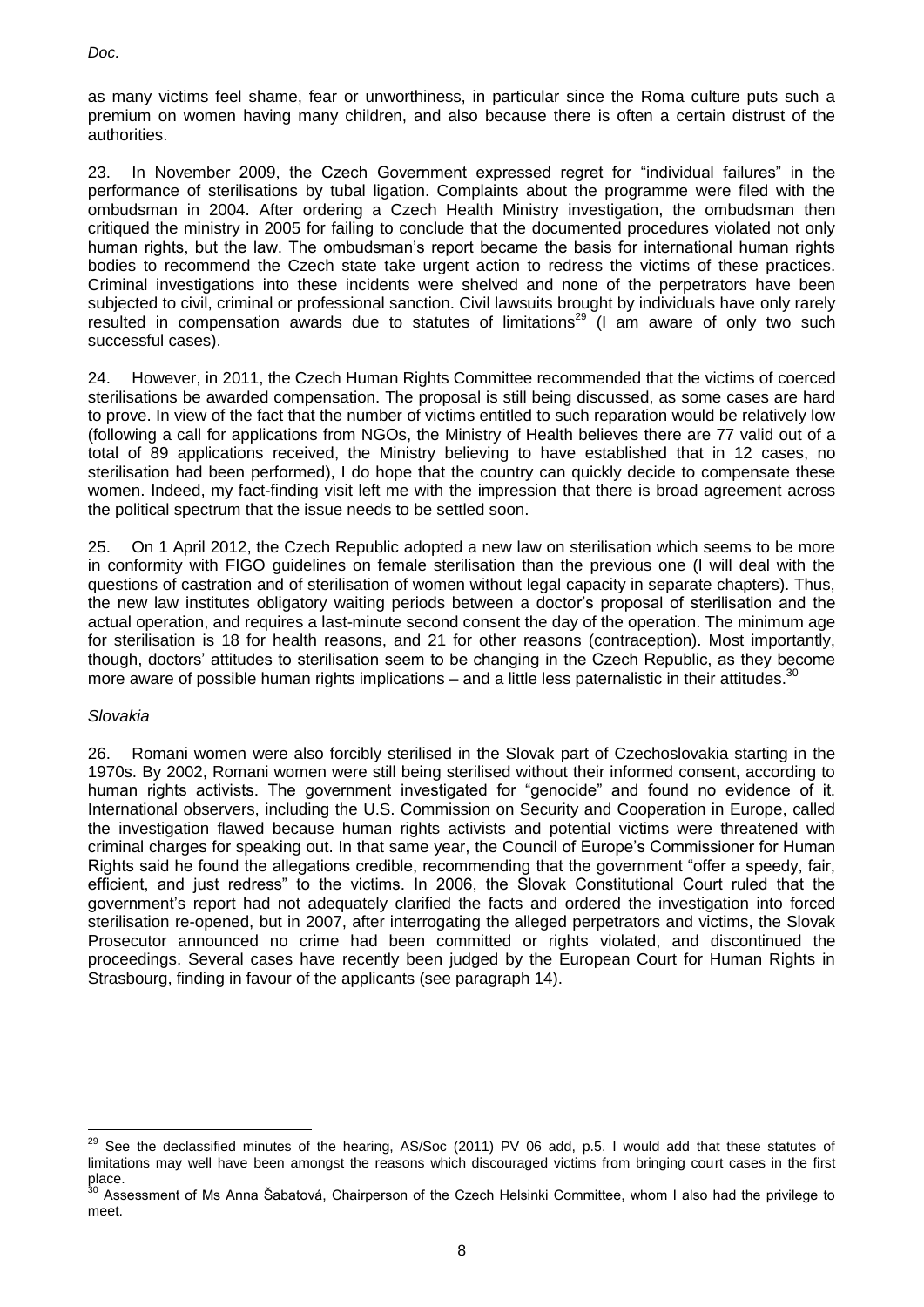#### *4.2. Convicted sex offenders*

27. As Stefan Krakowski, member of the Council of Europe Anti-Torture Committee (CPT) from Sweden, remarked at the September 2011 hearing, there seems to be a growing trend from political quarters in at least some member States, demanding castration for convicted sex offenders. Though surgical castration on other than somatic indications is still legal in many countries, it is either no longer carried out or has become extremely rare. One reason is alternative options in the combining of psychotherapy, anti-androgen treatment and intensive monitoring.<sup>31</sup>

28. The CPT has expressed its fundamental objections to the use of surgical castration as a means of treatment of sexual offenders. The reasons given by Mr Krakowski on behalf of the CPT were:

**Firstly**, such an intervention has irreversible physical effects; it removes a person's ability to procreate and may have serious physical and mental consequences.

**Secondly**, surgical castration is not in conformity with recognized international standards, and more specifically, is not mentioned in the authoritative "Standards of Care for the Treatment of Adult Sexual Offenders" drawn up by the International Association for the Treatment of Sexual Offenders (IATSO).

**Thirdly**, there is no guarantee that the result sought (i.e. lowering of the testosterone level) is lasting. As regards re-offending rates, the presumed positive effects are not based on sound scientific evaluation. In any event, the legitimate goal of lowering re-offending rates must be counterbalanced by ethical considerations linked to the fundamental rights of an individual.

**Fourthly**, given the context in which the intervention is offered, it is questionable whether consent to the option of surgical castration will always be truly free and informed. A situation can easily arise whereby patients comply rather than consent, believing that it is the only available option to them to avoid indefinite confinement. To sum up, surgical castration is a mutilating, irreversible intervention and cannot be considered as a medical necessity in the context of the treatment of sexual offenders. In the CPT's view, surgical castration of detained sexual offenders could easily be considered as amounting to *degrading treatment. 32*

29. The CPT has criticised both the Czech Republic and Germany<sup>33</sup> for recent recourse to surgical castration. However, laws introducing compulsory "chemical" castration in particular for sex offences against minors are becoming a certain trend in some member states, as well, such as Poland and Moldova. I personally oppose such laws as both ineffective and a violation of human rights. However, "chemical" castration is, in general, considered reversible, and thus the scale of the violation is not as high as with surgical castration. This is why I had originally decided to concentrate on coerced surgical castration in this report.

30. However, following a conversation I had with Doctor Jean-Georges Rohmer, Psychiatrist at Strasbourg Hospital and Regional Head of the centre responsible for treating perpetrators of sexual abuse, on the margins of the 11<sup>th</sup> network meeting of the contact parliamentarians committed to stop sexual violence against children on 22 January 2013, I would like to underline his view that it is a common misconception that sexual crimes are mainly linked to "sex" (and sex drive). As has been proven in relation to violence against women, the main motivation for a man to rape a woman is usually one of power: by abusing a woman in this most intimate way, the damage to the victim is not just physical, and this procures a feeling of absolute power to the rapist. (This is also the reason why in allmale settings such as prisons, it is common for heterosexual men to rape other men). Doctor Rohmer underlined that in treating sex drive (both through chemical or surgical castration), the offender's main pathology – that of wanting power of other human beings – was left untreated. Such offenders had a great propensity to re-offend in other than sexual ways, for example, by torturing future victims.

<sup>&</sup>lt;u>.</u>  $31$  See the declassified minutes of the hearing, AS/Soc (2011) PV 06 add, pp. 7-8.

 $32$  Ibid.

<sup>33</sup> According to Mr Krakowski, in the case of Germany, resort to surgical castration appears to be quite rare, not only in Berlin but throughout Germany. According to unofficial statistics available to the Committee, during the last ten years, the total number of surgical castrations of sexual offenders in Germany has been fewer than five per year. Moreover, in Berlin, more than half of the applications which had been submitted since 2001 (five out of nine) had been rejected by an expert commission, composed of two doctors (including one psychiatrist) and a lawyer with the qualification of a judge; and no application had been submitted to the expert commission during the past two years.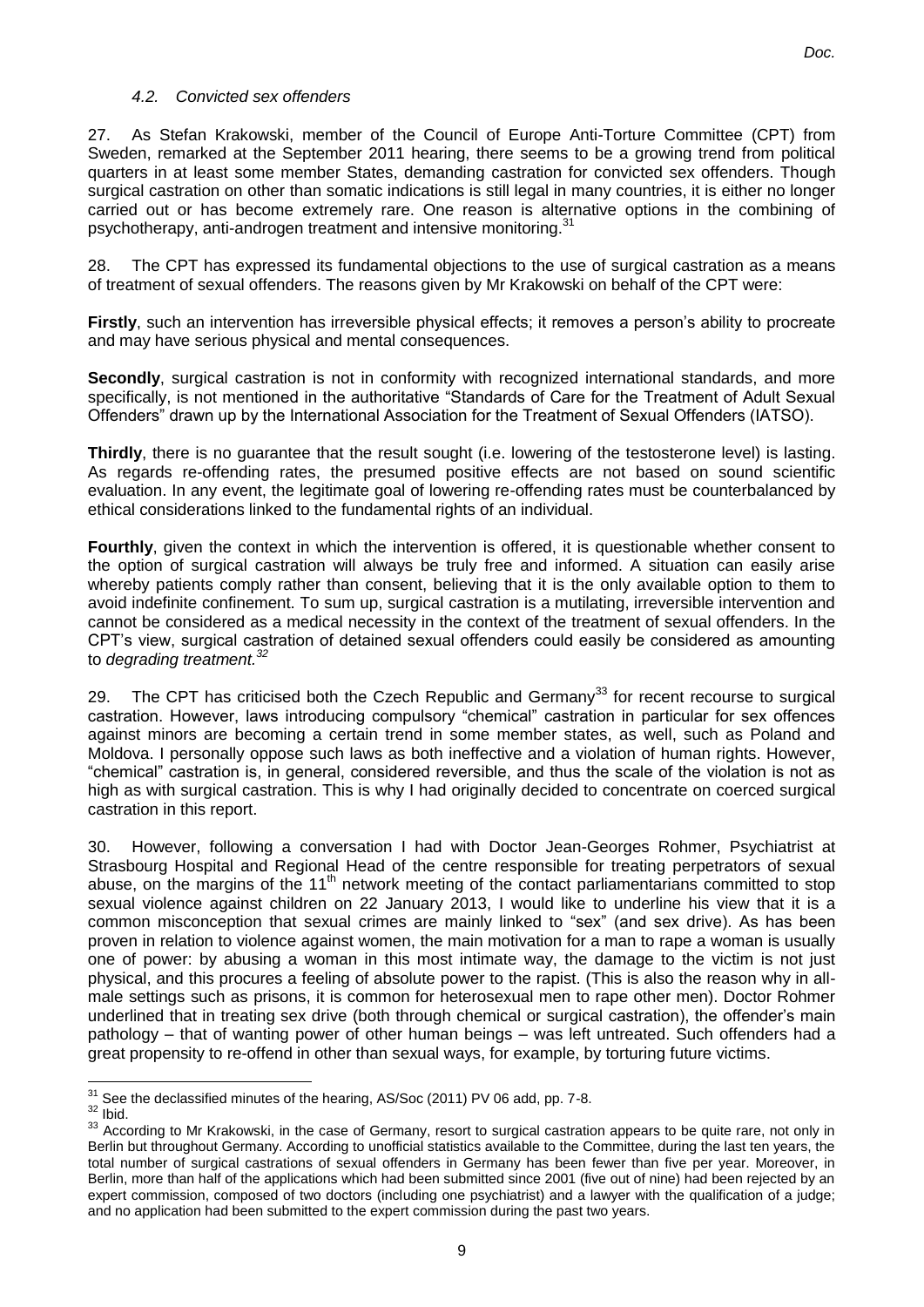31. Following this conversation, I decided to invite the CPT's most eminent current expert on both chemical and surgical castration to our Committee's meeting in Strasbourg on 23 April 2013, Ms Veronica Pimenoff from Finland, to shed further light on the matter. You will find a sub-chapter on chemical castration added below.

32. It appears that the Czech Republic is the only member State of the Council of Europe which has used surgical castration extensively in the recent past, which is why I will be concentrating on the findings from my November 2012 fact-finding visit there.

# *Surgical castration: The Czech Republic*

33. It is my feeling after having spoken to many eminent doctors and politicians during my visit that they honestly believe that some sex offenders should be allowed to opt for surgical castration as the treatment of last resort in rare cases where all other treatment options have been exhausted.

34. Following diagnosis as a sexual "paraphiliac" based on Czech courtship disorder theory, convicted sex offenders are referred to compulsory "protective" treatment either after serving a prison sentence or immediately, some as outpatients, but most in a psychiatric hospital. According to the members of the Czech Sexuological Association whom I met,<sup>34</sup> about 10% of sexual offenders are sexual deviants who have need of such treatment. They considered that since such patients remained dangerous during their whole lifetime, the only way of substantially decreasing the high risk of their causing harm to others and thus enabling their reintegration in the community is to offer them treatment which helps them to manage their sexual impulses.<sup>35</sup> Such treatment comprises primarily psychotherapy, sociotherapy and the use of psychotropic and anti-libidinal drugs, but, where such treatment is not efficient or is contraindicated for health reasons, also surgical castration. They considered the side-effects of surgical castration to be minimal (a tendency to obesity, osteoporosis and depression). Sterilisation was not the aim: the possibility of storing sperm in a sperm bank was offered, but not many took it up.

35. A visit to the Bohnice Psychiatric Clinic was kindly arranged for me, which has a 20-bed residential programme of such "protective" treatment. As explained by its Director, Mr Martin Hollý, the three pillars of this comprehensive treatment are biological treatment (including chemical castration, and surgical castration only as a last resort), psychotherapy and sociotherapy. 10 surgical castrations had been performed in the hospital in 10 years, the last three in February 2012. I was able to speak to a patient on whom the procedure had been performed one-and-a-half years prior, a young man who had been treated in the hospital since 2006 after having served an 8-year prison term for having raped and murdered a woman at age 16. He considered that his biggest problem was aggressiveness and a high sex drive due to very high testosterone levels. He had tried chemical castration, but had not liked the side-effects and had not been able to control his sexual impulses. He had wanted to be "calmer" – he had thought about surgical castration for a month before deciding to undergo the procedure. He reported no longer feeling so aggressive and such a high sex drive, but he reported a good sex life and feeling happier now. He had been offered to store his sperm, but had decided he didn't want children. He was due to be conditionally released in January 2013.

36. The Czech Republic reports low recidivism rates for surgically castrated sex offenders, but the evidence presented to me seemed outdated and/or anecdotal. It is thus to be welcomed that a new 2-year study is being prepared on behalf of the government following the entry into force of the new law on 1 April 2012. Similar to the changes regarding female sterilisation, the changes are meant to provide more safeguards against abuse regarding surgical castration of sex offenders – not only as a reaction to international criticism of the old legal provisions, but also to domestic criticism.<sup>36</sup> There has been no surgical castration since the entry into force of the new legislation.

<sup>&</sup>lt;u>.</u> <sup>34</sup> Mr Petr Weiss and Mr Jaroslav Zvěřina.

<sup>&</sup>lt;sup>35</sup> According to the comments of the Czech national parliamentary delegation to my introductory memorandum of 16 January 2013, the treatment is based on "comprehensive adaptation therapy".

<sup>36</sup> Ms Monika Šimǔnková, the Czech Commissioner for Human Rights, pointed out during our meeting that the government council of human rights' committee on torture and inhuman treatment had recommended the complete ban of castration. Ms Anne Šabatová, the Chairperson of the Czech Helsinki Committee, alleged that in the past there had been cases of non-violent defendants being surgically castrated.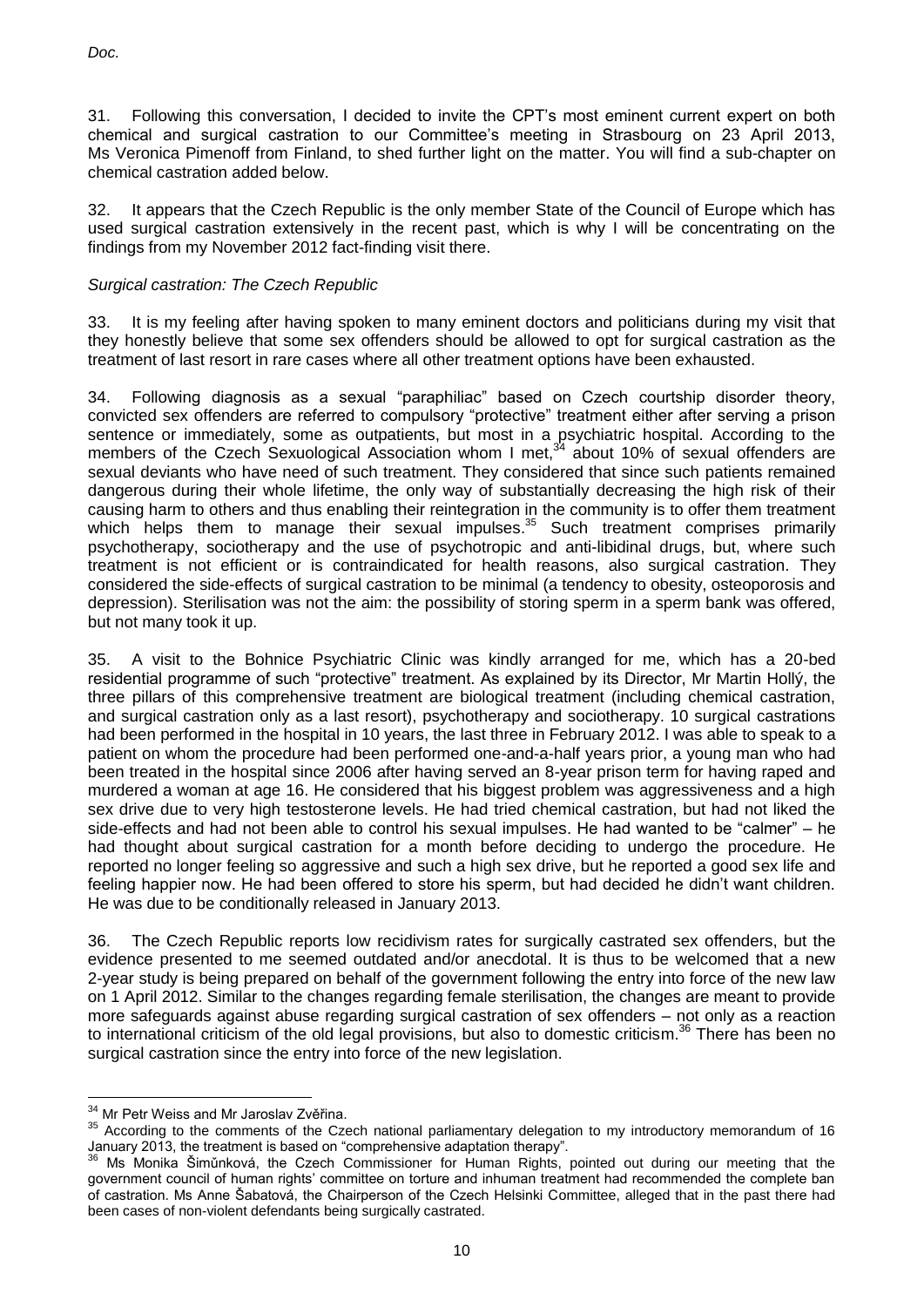38. Like Ms Šimǔnková, the Czech Commissioner for Human Rights, whom I also had the pleasure to meet, I do appreciate the new legislation and the much stricter rules. However, like the CPT, I remain unconvinced of both the efficacy of the intervention and the validity of the free consent of a person whose choice may be between lifelong detention in a psychiatric clinic or surgical castration. I believe that every human being has inalienable rights, including offenders, and that society must find a way to preserve these rights. It is a question of human dignity.

## *"Chemical" castration*

39. From the available scientific evidence, Ms Veronica Pimenoff, Psychiatrist and Head of Department of Helsinki University Psychiatric Hospital (Finland), underlined at the Committee's second hearing on 23 April 2013 that both surgical and "chemical" castration of a sexual offender offered no guarantee that the person would not re-offend, in particular if the offender was in denial (as was frequently the case), since a simple injection of testosterone could bring his hormone levels to precastration levels. The only guaranteed result of castration was a loss of reproductive ability, as well as a very likely loss of self-esteem. She cited the definition of the European Court of Human Rights on what constituted degrading treatment (or punishment) in the sense of Article 3 of the European Convention of Human Rights. She believed that surgical castration fitted this description, although the European Court of Human Rights had yet to rule on such a case. She emphasised that the right to be protected from degrading treatment or punishment was an absolute right which could not be derogated from, no matter how heinous the crime of the offender.

40. Ms Pimenoff emphasised that there was no demonstrable evidence-based effect on reoffending rates also with "chemical" castration. However, in combination with psychotherapy amongst motivated patients, it could perhaps be regarded as a valuable supplement. However, was this treatment not degrading simply because it could be stopped? In particular, as there was no guarantee that all sexual functions could be restored after longer-term use? This was why the Council of Europe's Lanzarote Convention protected offenders from mandatory castration, and only allowed for "chemical" castration on a voluntary basis with the free and informed consent of the offender.

41. Ms Pimenoff thus confirmed the findings of the CPT as presented by Mr Krakowski already two years ago. Indeed, she has also furnished me with an impressive list of scientific literature on which she has based her findings. I thus believe even more strongly than before that even "chemical" castration, when it is coerced (or mandated by law) is a violation of human rights and human dignity, made worse by its inefficacy. The recent legislation mandating "chemical" castration of certain sex offenders (such as those having committed sexual violent crimes against children) in Poland and Moldova is thus clearly the wrong way to go. As a Parliamentary Assembly committed to human rights, we must work with the parliaments of these countries to repeal these laws now, and should not wait for a ruling of the European Court of Human Rights which may come too late to right the wrong. I realise that my position on this issue is not a popular one, since populist pressure on parliamentarians to be seen to "act decisively" to protect children against sexual violence is strong, and mandating castration for sexual offenders thus popular in many quarters. However, we know from history that mandatory castration – i.e. coerced or forced castration – is a slippery slope… and calls for the death penalty for certain sexual offenders will be next. It is up to us to raise the awareness of the general public that there are ways to protect children against sexual violence which are both more effective and more respectful of human rights.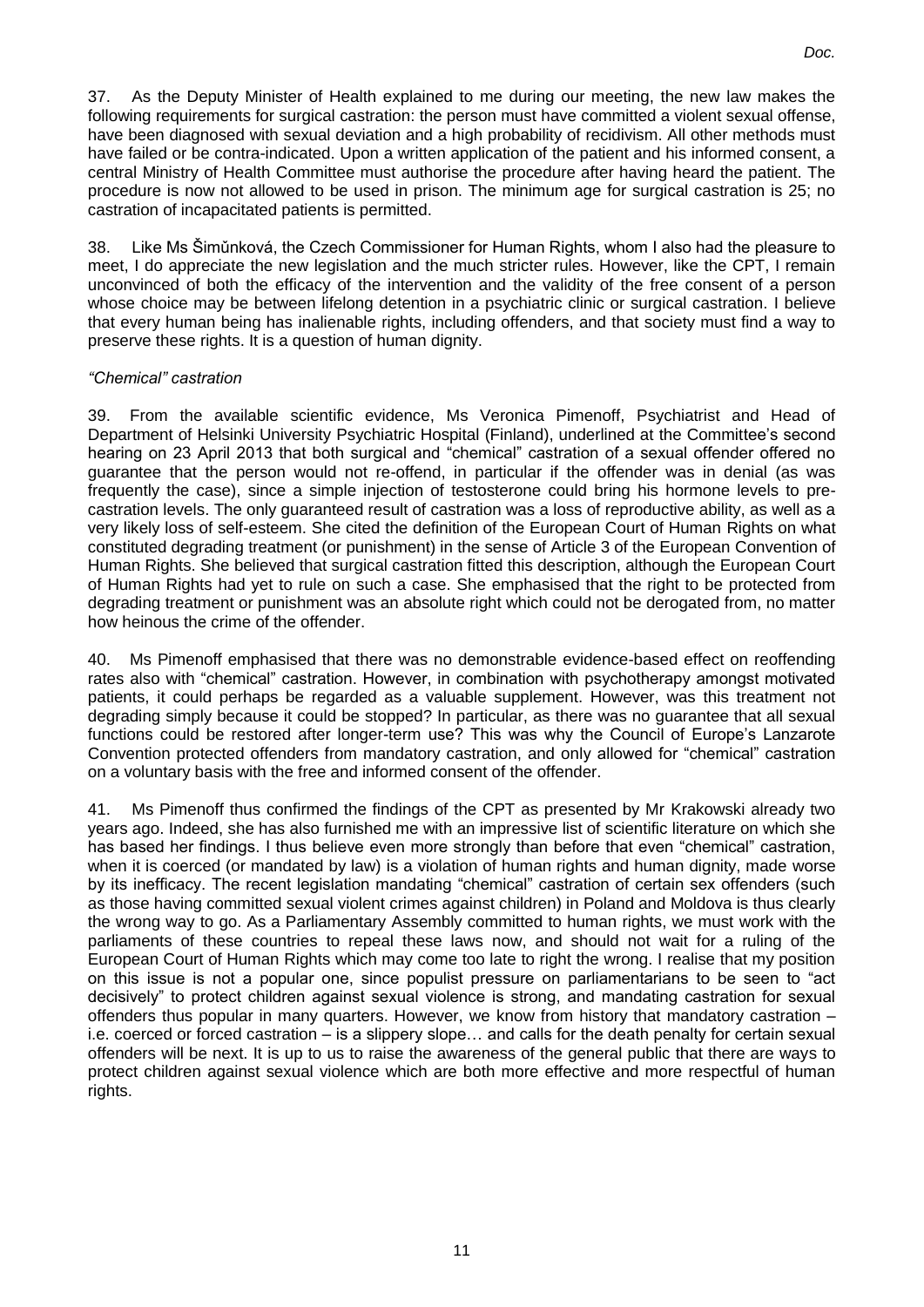#### *4.3. Transgender persons*

42. In many European countries, either sterilisation or sex-reassignment surgery or both are a requirement for the country to legally recognise a transgender person in his or her new gender. According to RSFL, the Swedish Federation for Lesbian, Gay, Bisexual and Transgender Rights, 29 out of the 47 Council of Europe member states have a sterilisation requirement. According to the UN Special Rapporteur on torture and other cruel, inhuman or degrading treatment or punishment, Mr Juan E. Méndez, in 11 states where there is no legislation regulating legal recognition of gender, enforced sterilization is still practised. Few countries are as progressive as the United Kingdom, with its Gender Recognition Act of 2004, which could serve as model legislation in this field. I would like to concentrate on the case of Sweden here, which kindly received me on a fact-finding visit at the time of immense change in transgender legislation in the country.

### *Sweden*

-

43. The current law on the sterilisation of transgender persons applicable in Sweden dates from 1972. It was the first legal recognition of transgender persons internationally. A Swedish citizen over 18 years old could be legally recognised in his/her new gender if the person was not married (which implies divorce for some people), and sterile (either sterilised or naturally unable to reproduce). As the responsible officer on the Swedish National Board of Health and Welfare explained, the sterilisation requirement was due to a certain wish of the government at the time to "keep an order in the system"<sup>37</sup> – sterilisation was a way to ensure there would be no pregnant men.

44. It is unclear how many sterilisations of transgender persons took place since the law came into effect, but around 600 people were registered in their new sex since then. It can be assumed that most of them will have been surgically sterilised as a requirement for the legal recognition in their new sex. Currently, around 50 applications per year for sex change are received (only a very small number of which are refused – because of a refusal to divorce or be sterilised). Interestingly, the 1972 law makes sex-reassignment surgery no requirement for the legal recognition of the sex-change.<sup>38</sup> But the sterilisation requirement of the 1972 is a complete one: even sperms or eggs in banks need to be destroyed.

45. The Swedish National Board of Health and Welfare<sup>39</sup> now recognises these sterilisations as coerced, as persons do not want to be sterilised, but only consent in order for their sex change to be legally recognised. After a huge national debate,<sup>40</sup> the Swedish parliament passed a law which abolishes the sterilisation requirement with effect from 1 July 2013 as a consequence. However, the Forensic Legal Council (an independent legal body within the Board) of Sweden's National Board of Health and Welfare decided very recently not to appeal a verdict of the Administrative Court of Appeals, i.e. that the sterilisation requirement in order to change legal gender marker is a violation of Swedish constitutional law as well as the European Convention of Human Rights, which mean the verdict stands. So this will mean whoever applies for a change of gender marker and personal identification number (in Sweden frequently used in almost every form for interaction with authorities, schools, universities, contract partners and services) can already do this pending the entry into force of the new law itself on 1 July 2013.The requirement not to be married was already abolished by a parliament decision of June 2012 which came into force on 1 January 2013, and which also widens the scope of the law to Swedish residents.

<sup>&</sup>lt;sup>37</sup> Meeting with Ms Linda Almqvist, Legal advisor, Department of Regulations and Licenses, the Swedish National Board of Health and Welfare.

Probably, also because the results of woman to man surgery are apparently still not very satisfactory.

<sup>&</sup>lt;sup>39</sup> Which spearheaded two investigations into the matter, in 2007 and in 2010, with very different conclusions.

<sup>&</sup>lt;sup>40</sup> Sparked by the refusal of a very small minority party in the government coalition, the Christian Democrats, to agree to the repeal of the sterilisation requirement.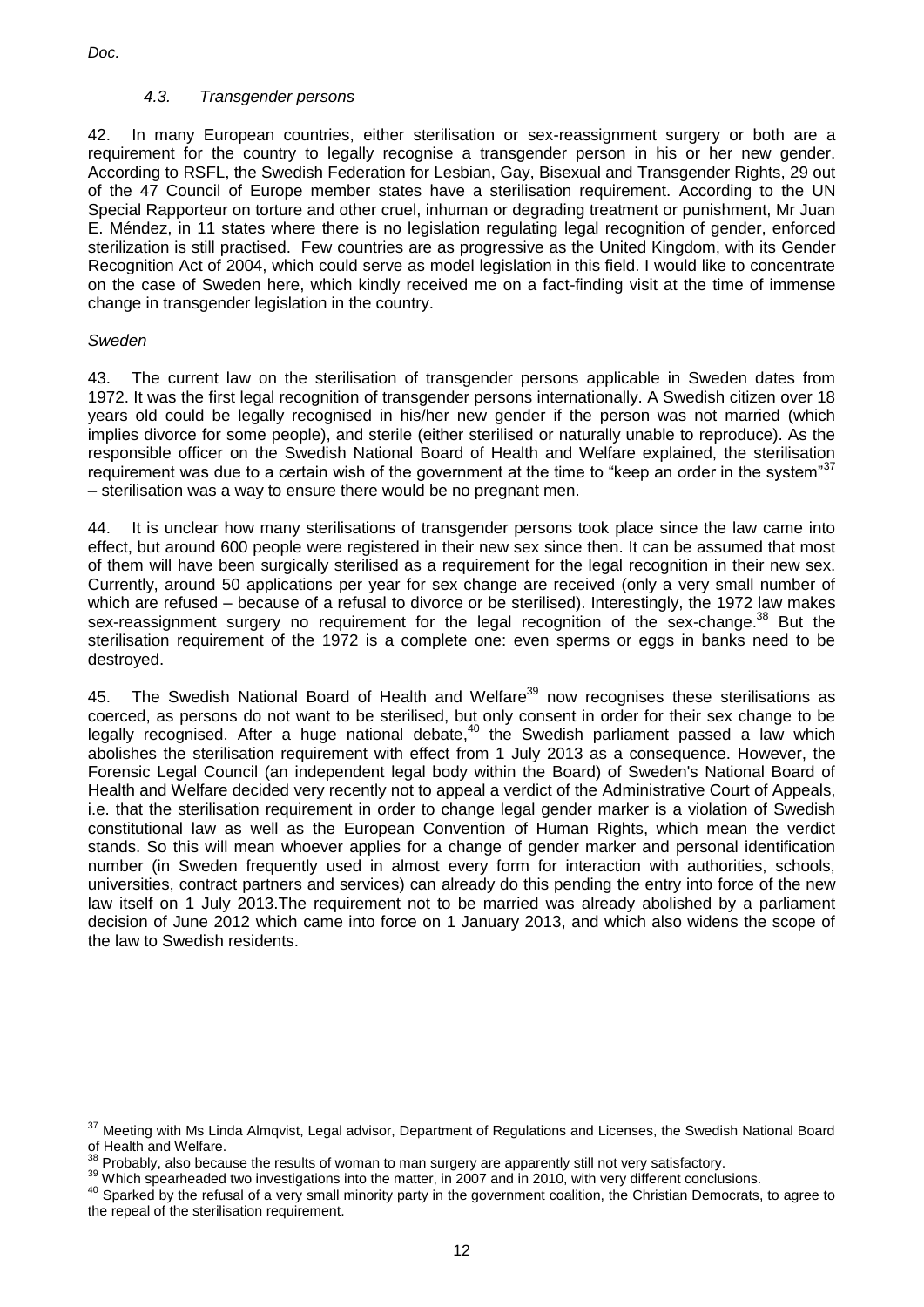46. The next question facing Sweden now is whether transgender victims of coerced sterilisation should be compensated by the state (as were the victims of the historic eugenic sterilisation programme). Victim groups and NGOs<sup>41</sup> are asking for 200,000 Swedish Crowns<sup>42</sup> - and an official apology for the suffering caused. The hope is that legislation will be forthcoming, so that a class action suit and a fight in the courts can be avoided. But, as in other countries, one of the problems is a rigid and paternalistic mindset amongst some members of the medical profession.<sup>43</sup> Indeed, quality healthcare in general for transgender persons is a problem in many countries, but this is not the subject of this report.

47. It is interesting to note that, in his most recent report, the UN Special Rapporteur on torture and other cruel, inhuman or degrading treatment or punishment calls upon all States "to repeal any law allowing intrusive and irreversible treatments, including forced genital-normalizing surgery, involuntary sterilization, unethical experimentation, medical display, "reparative therapies" or "conversion therapies", when enforced or administered without the free and informed consent of the person concerned";<sup>44</sup> He also calls upon them to outlaw forced or coerced sterilisation in all circumstances and provide special protection to individuals belonging to marginalised groups. It should be obvious that I fully share his opinion.

### *4.4. Persons with disabilities*

48. Article 23(1) of the UN Convention on the Rights of Persons with Disabilities imposes the duty upon states to ensure that "persons with disabilities, including children, retain their fertility on an equal basis with others."

49. The World Health Organisation (WHO) estimates that over a billion people in the world, or approximately 15 percent of the global population, have disabilities. According to a WHO report, disabled women are particularly vulnerable to involuntary sterilisation. Forced sterilisations on disabled women are often performed under the auspices of medical legal services or with the consent of courtappointed guardians, who have the authority to decide on behalf of the patient. Various justifications are offered for the procedure, including disabled women's inability to parent, protection from sexual exploitation and abuse, population control, or so-called menstrual management.<sup>45</sup>

50. The UN Special Rapporteur on torture and other cruel, inhuman or degrading treatment or punishment devoted a whole section of his recent report to "persons with psychosocial disabilities".<sup>46</sup> In his recommendations, he specifically recommends that member states "revise the legal provisions that allow … any coercive interventions or treatments in the mental health setting without the free and informed consent by the person concerned",<sup>47</sup> after having noted the wide documentation of forced sterilisation of girls and women with disabilities.<sup>48</sup>

51. In 2011, five women with mental disabilities brought their case before the European Court of Human Rights (Gauer and Others vs. France). Each had involuntary undergone the process of tubal ligation without their informed consent. Unfortunately, the case was declared inadmissible on technical grounds at the close of 2012. I hope that another case will be brought before the Court which will allow for a judgment on the merits.

<u>.</u>

 $41$  Such as RFSL, the Swedish Federation for Lesbian, Gay, Bisexual and Transgender Rights.

<sup>42</sup> The victims of the eugenic sterilisation programme received 175,000 Swedish crowns in 1999.

<sup>&</sup>lt;sup>43</sup> One doctor had made the continuation of hormone therapy dependent on the patient's consent to sterilisation only three weeks before our November 2012 fact-finding visit. Many doctors are quick to propose sterilisation – even the removal of reproductive organs - to both transgender and intersex people, also in cases where there is a lack of medical indications. Some doctors consider the wish to have children a contra-indication to the transgender diagnosis (and without an official diagnosis, there is no official treatment, either, of course). One transgender person we met found it ironic that being transgender is considered one of the few mental disorders curable by surgery. Op. cit. (footnote no.16), paragraph 88.

<sup>45</sup> Malgorzata Stawecka, Involuntary Sterilisation Threatens Rights of Disabled Women, 20 September 2012,

http://www.ipsnews.net/2012/09/involuntary-sterilisation-threatens-rights-of-disabled-women.

<sup>46</sup> Op. cit. (footnote no. 16), section IV D.

<sup>47</sup> Op. cit. (footnote no. 16), paragraph 89 d.

<sup>48</sup> National law in some countries allows for the sterilisation of minors who are found to have severe intellectual disabilities according to his report.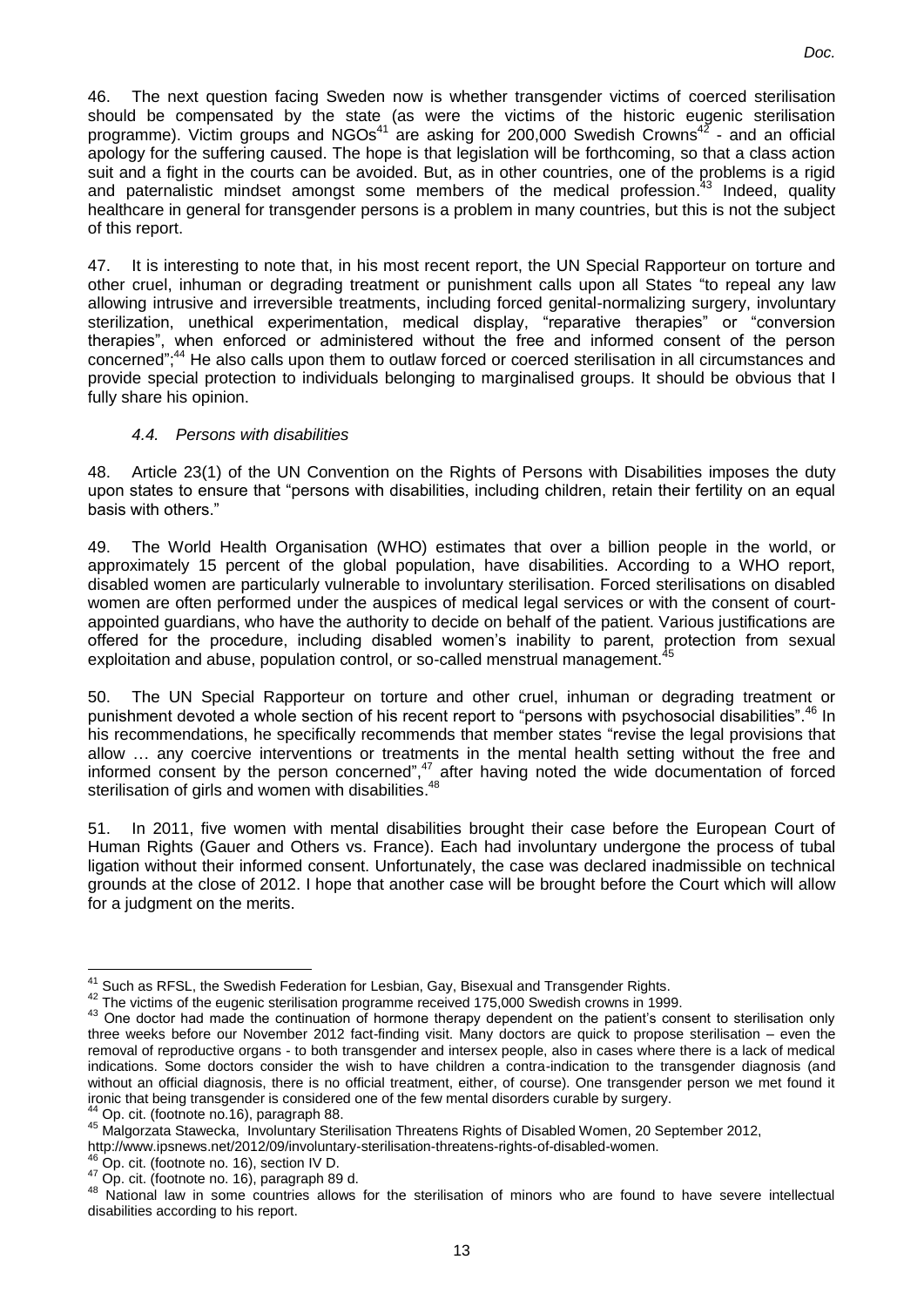# *4.5. The marginalised, stigmatised or persons considered unable to cope*

52. During our fact-finding visit to Sweden we had the privilege to meet with Mr Maciej Zaremba, a journalist whose articles in 1997 brought the eugenic sterilisation laws of women back into the limelight, and sparked national discussion and soul-searching, and who also brought his conclusions to the Committee at the second hearing on 23 April 2013. Though the sterilisation programme is historic, and has to be understood in this historical context (see chapter 2), I think it is worth giving some more details on the functioning of this programme.

53. As a result of centralised administration from the very start, the files of more than 60,000 persons sterilised from 1935 to 1975 are still available at the archives of the Swedish National Board of Health. Looking through some of these files, Mr Zaremba was struck at how little it took for a woman or a young girl to be targeted for sterilisation. A sample of some of the reasons given included: the wearing of red nail polish, "Carmen"-looks (this may refer to "Gypsy"-lineage<sup>49</sup>), or being a young, poor virgin living close to army barracks. Mr Zaremba underlined that the practice was directed mainly against women who risked becoming a burden to the developing Swedish welfare state. A lack of morality was quickly interpreted as a lack of intelligence – as another eminent historian we met, Mr Matthias Tydén, pointed out: The target groups for eugenics – "mental defectives" in particular – were described as unsuitable parents and a burden to society. This was later widened to include the "socially" as well as the genetically unfit for sterilisation. Sterilisations were initiated not only in mental hospitals and institutions for the mentally disabled, but also by local-level social workers, and, according to Mr Zaremba, even local (Lutheran) parish priests.

54. On paper, the laws were based on voluntariness, except operations "without consent" following third-party applications, in cases of "severe mental deficiency" or "legal incompetence". It was nonetheless coerced sterilisation, as it was nearly always under pressure, as a precondition for discharge from a mental institution, from a home for the "feebleminded", or for permission to get a "eugenic" abortion. At the height of the programme (in the years after 1945), 80 to 100 decisions were taken per day by the Board's Committee which ordered sterilisation – and which could not be appealed. 50

55. As in many countries, women who had been coercively sterilised under the programme mostly maintained silence – sterilisation was considered shameful, as it had been targeted at people who were deemed to be worth less ("*minderwertig*"). When the practice came to light in 1997, an official apology was tendered, describing the programme as "barbaric", and a commission was quickly established to look into the details and make recommendations, including on compensation. In the end financial compensation of 175.000 Swedish crowns (around 20.000 Euros) was paid out to some 1,600 individuals sterilised against their will or under questionable circumstances (from more than 2,000 applications).

## **5. Conclusions and recommendations**

<u>.</u>

56. During the Committee hearing in September 2012, I was particularly touched by the testimony of Ms Bernadette Gächter, a victim of forced abortion and sterilisation in 1972 at the age of 18 from my own country, Switzerland. Much of her testimony – which I am appending to this report – mirrors that of what can be found in the Swedish archives of eugenic sterilisation. When I started working on this report, she had never received an apology from the state, let alone compensation, unlike her fellow victims in Sweden. I am glad to report that this has changed: on 11 April 2013, a solemn ceremony was held in Bern for all victims of "forced administrative measures", including of forced sterilisations, during which an official apology was given on behalf of the Swiss government by its member Ms Simonetta Sommaruga. A round table under the Chairmanship of the new Delegate for victims of forced administrative measures, Mr Hansruedi Stadler, will now consider legal, historical and financial aspects

<sup>&</sup>lt;sup>49</sup> There were few Sinti (and practically no Roma) in Sweden. One group which was targeted were the "Tartari", poor travelers (tinkers) considered "gypsies" by most Swedes at the time, but who had local origins. It is estimated that only 500-1,000 Tartari women were sterilised, as they avoided the authorities as much as they could. Some women of the Sami minority were also targeted for sterilization.

 $50$  It is ironic in a way how the German law, which allowed physical force to be used, foresaw (and put into practice) a right of appeal, while the Swedish law did not, but, though mostly eschewing force, arrived at its end using blackmail and manipulation.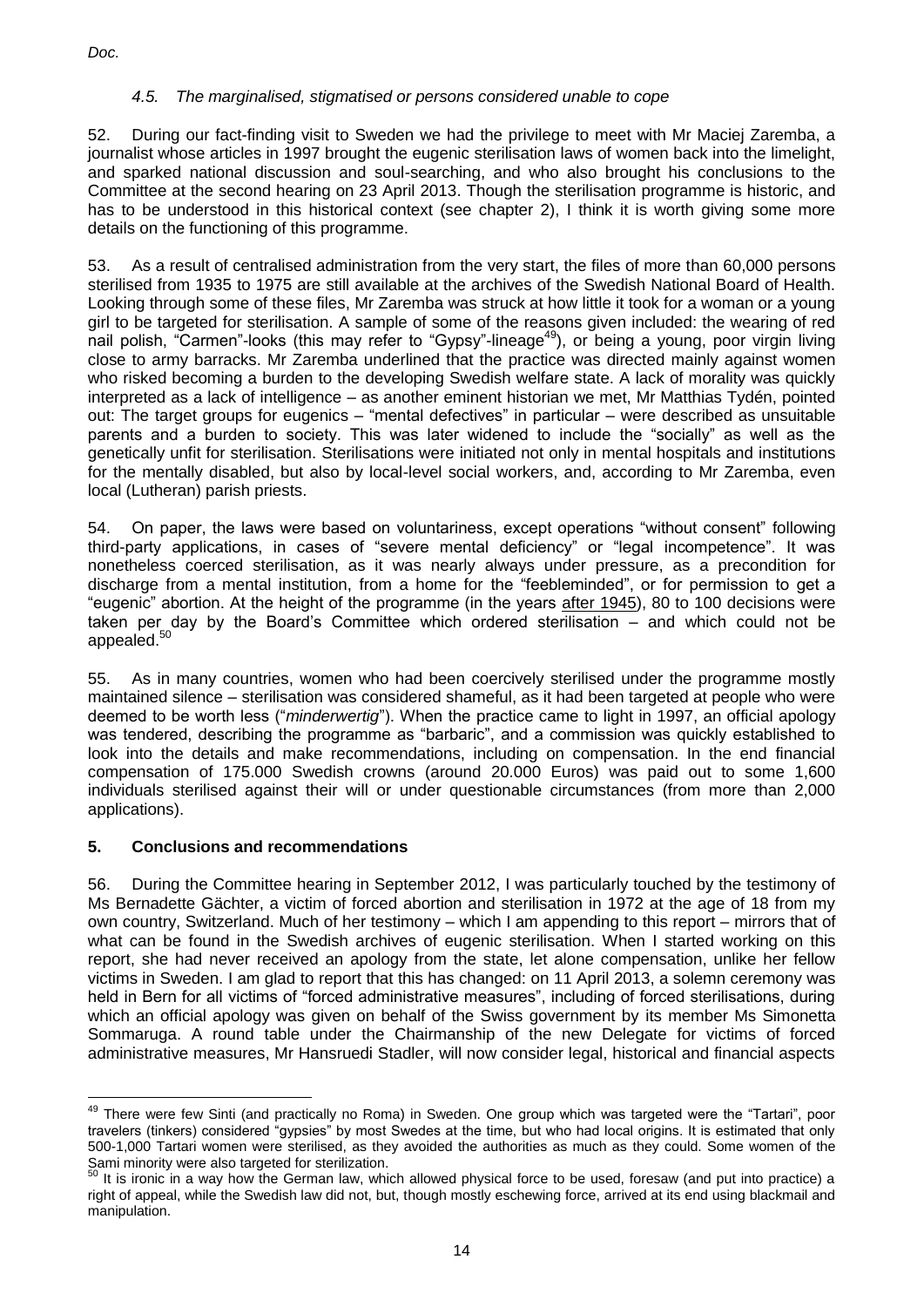which must follow. I warmly welcome these developments and hope that the Round Table negotiations can quickly be brought to a satisfactory conclusion.

### 57. My conclusion from the foregoing is twofold:

57.1. We must put an end to coerced sterilisation and castration. Who can read Ms Gächter's testimony or the history of eugenic sterilisation all over Europe without feeling an overwhelming sentiment of "Never again!"? There is an urgent task for us as parliamentarians to revise our laws and review our state policies in order to build up clear safeguards against future abuses. We need to prevent coerced sterilisation and castration also by working for a change in mentalities: we need to fight stereotypes and prejudice against those who appear "different" and thus sometimes considered by the bigoted to be worth less, be they Roma women, sex offenders, transgender persons, persons with disabilities, or any other marginalised or stigmatised group. We must fight paternalistic attitudes in the medical profession, and raise awareness of coerced sterilisation and castration as a serious human rights violation which brings shame not on the victims, but on the perpetrators.

57.2. We must ensure proper redress to victims of coerced sterilisation and castration, whoever they are, and whenever the abuses occurred. In recent cases, this includes the protection and rehabilitation of victims and the prosecution of offenders. But in all cases, as rare, individual or historic as they may be, official apologies and at least symbolic compensation must also be given. Only then will we have lived up fully to the ideals of the Council of Europe.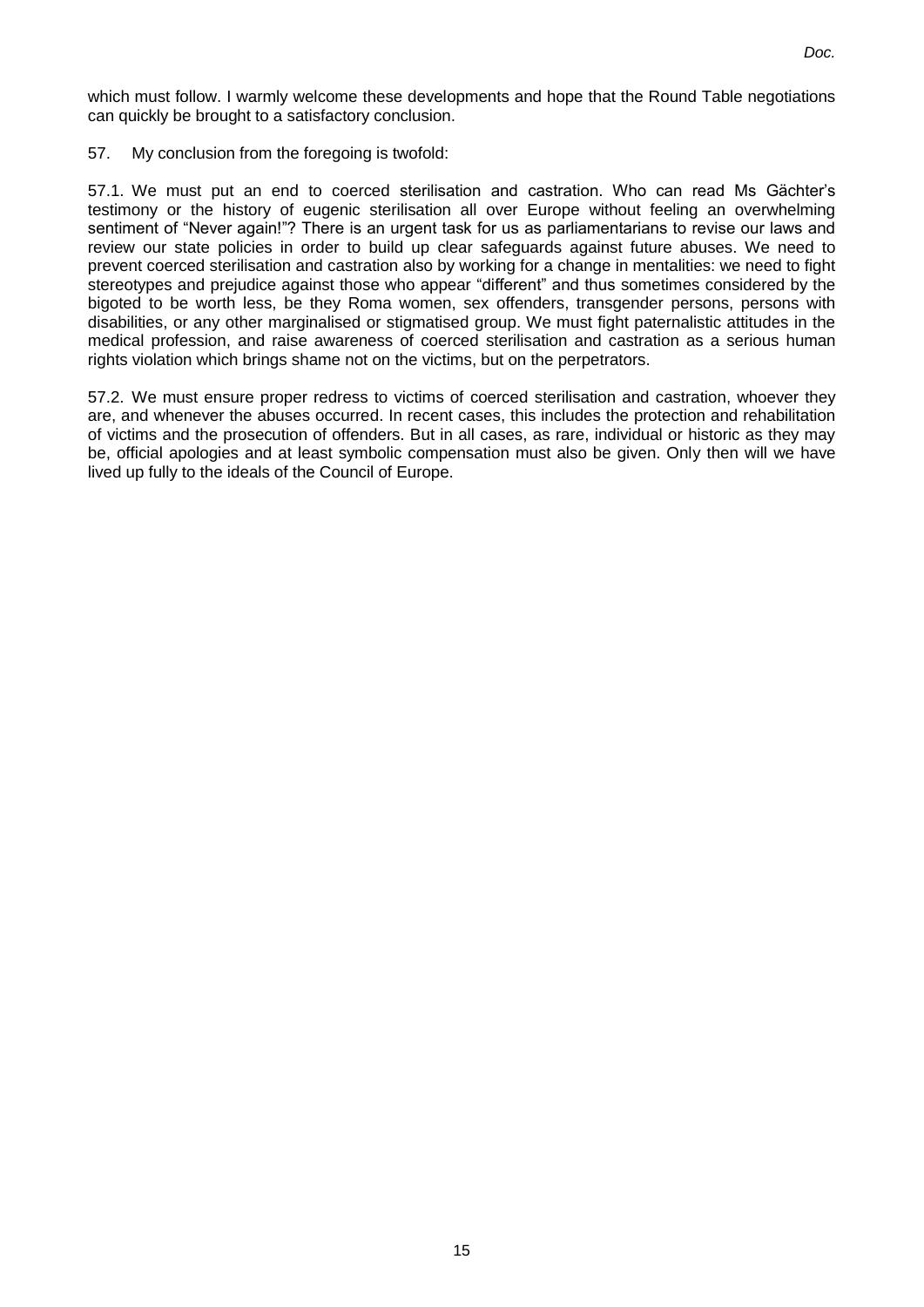#### **Appendix: Address by Bernadette Gächter, victim of a forced sterilisation, Switzerland, at the Committee hearing on 16 September 2011 in Paris**

Ladies and Gentlemen, Thank you for your invitation. It is a pleasure for me to address you.

In 1972, in Switzerland, I was forced to undergo an abortion and sterilisation at the age of 18. Let me describe to you the events that led to this outcome:

At my birth, my mother, who was unable to look after me, got in touch with a Catholic institution, the *Seraphische Liebeswerk*, which placed me in a foster family. When they were no longer able to look after me I was entrusted to another family with a view to adoption.

That is how I found myself living with a childless couple who were devout and very pious Catholics. They made sure I was always clean and well dressed. When I was four years old my foster parents had a child of their own with the result that, under the law in force at the time, they could no longer adopt me.

In 1961, when I was seven years old, my foster parents began to have doubts about me. As I was an impulsive and stubborn child and they thought that I was masturbating in secret, on their GP's advice they took me to the children's hospital in Zurich. The hospital's paediatrician delivered his diagnosis: "infantile organic psychosyndrome". This is what we now call "attention deficit disorder". Some 10 % of children suffer from this pathology but, to date, there is nothing in my childhood to prove that I suffered from the disorder.

This diagnosis was the bane of my life for many years. Even the experts who were subsequently consulted did not question it, despite the fact that they never found any symptoms. From that time onwards, every night after my bedtime prayer, my foster mother tied my legs together right up to the hips with an elastic bandage. She even washed me herself. Every Saturday she gave me a bath. She soaped me, rubbed me and rinsed me with water like a little baby. Nothing I could say would change anything. If I disobeyed, I was immediately punished: she would beat me and lock me up in the cellar or the toilets. Throughout my schooldays I was regularly taken to psychiatric clinics where electric wires were attached to me so that my brain could be examined. Electrodes were even put up my nose, which was extremely painful.

After spending a year in French-speaking Switzerland, I began an apprenticeship as an office clerk. At 18 I learned by chance that I was not biologically related to my family. My world fell to pieces and I felt as if I was falling into a bottomless pit. No other explanation was given to me concerning my origins. I felt that I had been abandoned, that nobody was interested in me and I was convinced that no-one had ever loved me.

I started staying out at night later than I was allowed to. I thought that by going out with men I would find the love I didn't have in my foster family. When I came home in the middle of the night my foster mother would shout at me. She said I was a whore just like my mother, but she had never met my mother. It was awful. I felt as if I had lost my identity.

Finally I got pregnant and I tried to hide the fact because I was afraid of the verbal and physical abuse that would follow. However, the doctor in whom I had confided informed my foster family.

My foster father suddenly burst into my room and asked me "Bernadette, what have you done?!". Nobody wanted to help me. They said I had to go to the mayor and tell him I was pregnant. I had no idea why. My foster mother sent me to the priest to confess. I also had to go to the family GP with her to clarify the situation. How long this all took and how often I had to go to the doctor's I can't remember. I can only remember one thing very clearly: the sudden declaration that I had brain damage and that they considered me to be mad. However I had gone through primary and secondary school without great difficulty. My foster mother said to me, word for word "You know, Bernadette, it would be better if you got rid of the child because you are suffering from brain damage and as it is hereditary your child will have the same problem as you. You don't want your child to be mad too, do you?".

The doctor and my foster mother put so much pressure on me that I finally gave in and signed the piece of paper they kept on pushing at me. I had just agreed to have an abortion and to be sterilised without